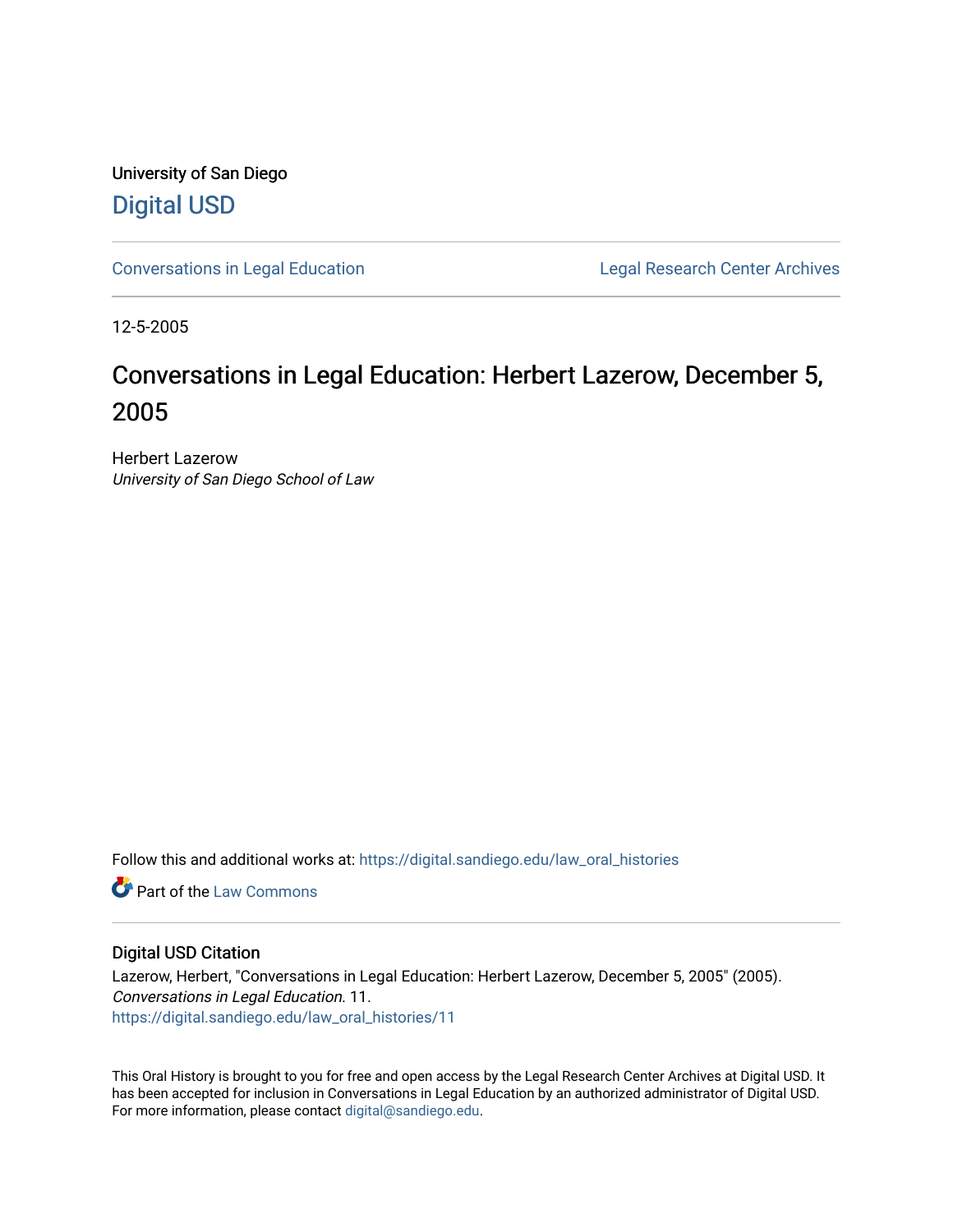# CONVERSATIONS IN University | LEGAL EDUCATION:

j



ORAL HISTORIES OF THE FIRST HALF- CENTURY OF THE UNIVERSITY OF SAN DIEGO SCHOOL OF LAW

Narrator: Professor Herbert Lazerow Interviewer: Ruth Levor Recorder: Ruth Levor Date: December 5, 2005 Accession No.:OH-LRC-Lazerow-2B TAPE 3A: SIDE a

RL: This is an interview of Professor Bert Lazerow for the project: Conversations in Legal Education: Oral Histories of the First Half-Century of the University of San Diego School of Law. The interview is being conducted by Ruth Levor at the University of San Diego Legal Research Center on December fifth, two thousand and five. This is the third session of this set of interviews. Tapes and transcripts of this interview will be archived at the University of San Diego's Copley Library.

RL: You assumed, or perhaps created, a role here that really has been critical to the law school's national and international reputation when you founded and became Director of the Institute for Foreign and International Law. How did that come about?

HL: I suppose the genesis was twofold. I am not a very original thinker, but I am pretty good at taking the thoughts of other people and putting them together in useful and practical ways. Around 1970, three schools set up summer programs abroad. Houston set up a summer program in Mexico City; William and Mary set up a summer program in Exeter, England, and Notre Dame set up a summer program in London.

My contact with any of them was in the capacity of having students who wanted to go on those programs who applied what I thought was in a reasonably timely fashion, they applied in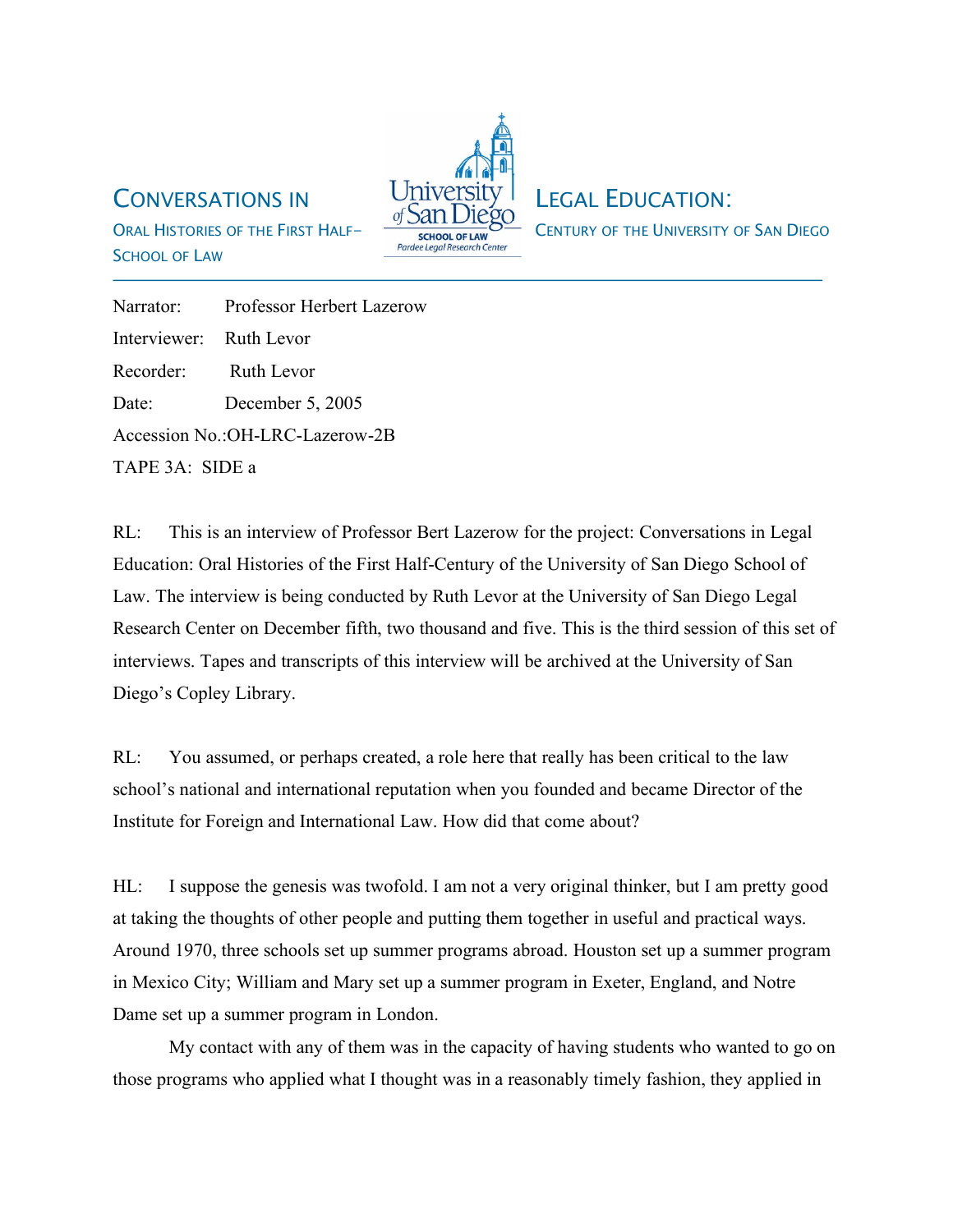March, and they were told by the Notre Dame program that that program was full already and that they couldn't go. The students came to see me distraught and wondered whether there was anything that I, as a person with international interests, could do, so I called the Notre Dame Director, and we had a long chat. At the outset, it didn't seem as though there was anything that he could do for the student, but eventually, he was willing to put the student on a waiting list, and eventually the student did get into the program off the waiting list.

Then, in the summer of 1970, I'm not sure if this was the winter of 1970 or the winter of '69, but in the summer of 1970, I went to Paris. The ostensible reason for this trip was that I had completed an article on the income tax convention between the United States and France, and before I had it published, I wanted to have my French counterpart on the treaty negotiating team have a look at it. The reason for that was that unlike previous articles on tax treaties, I tried to interweave the provisions of the domestic tax law of both countries with the treaty provisions, and I was none too sure that I had gotten correctly the provisions of French tax law.

Besides it would be a good opportunity for a little vacation in France, so my wife and I went, and my sister-in-law, her kid sister, tagged along. The idea was that we'd spend a week in Paris during which I would meet with my cohort, and then we'd spend two weeks traveling around France. I met with my cohort, and I liked Paris as much as I had remembered it from 1960, which was the last time I had been there. It occurred to me that, if I set up one of these summer programs, I could go back, so I went to the cultural attaché, I think is his technical name, of the American embassy in Paris, which is located on the Rue de Rivoli at the Rue Saint Florentin, so right there at the place de la Concorde.

In those days, you did not have to go through a lot of security; you simply flashed your passport, and you were admitted to the building, and they sent you to whatever office you wanted. I explained what I wanted to do and that my problem was I didn't know anyone at the law schools in Paris and could they help me? The answer to that was yes, they certainly could. The attaché asked his secretary to call people at the appropriate law schools, at the time there were only two, because this was immediately in the aftermath of the revolution of 1968. The result of that was that the French educational system was in the process of being reorganized.

She set up appointments for me to visit with Bertrand de Juvenal and with Pierre Izard. I think the contact with Bertrand de Juvenal was simply because he was one of those people who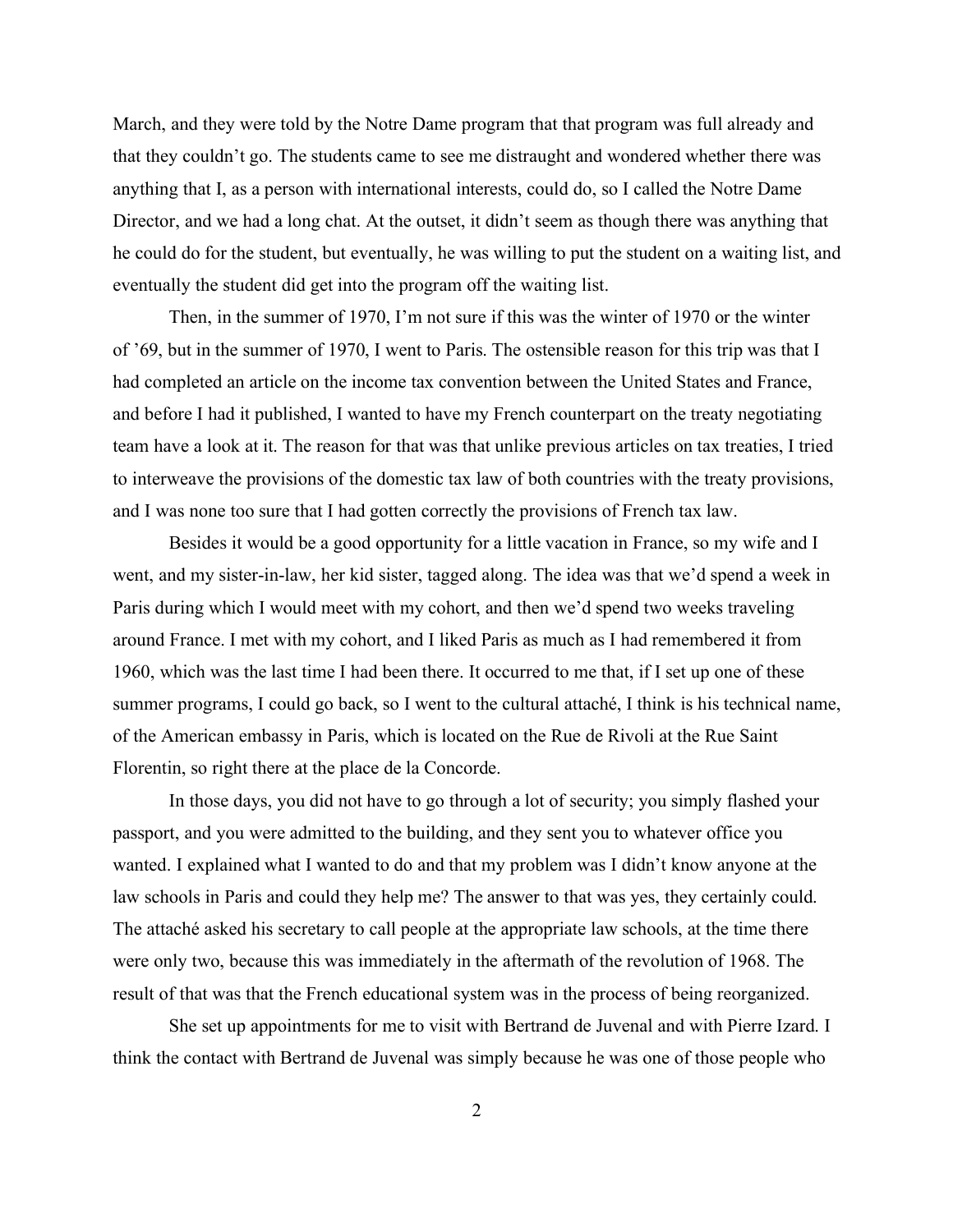spoke law who interested in American law. I later learned that his father was one of Colette's lovers. It was apparently quite a riotous relationship, at least according to her many biographers, but I don't think Bertrand was the result of that liaison.

At any rate, I got to the door at the appointed time. It took me a while to figure out how to ring the doorbell, but I eventually did figure it out, and I was ushered into the room of a courtly gentleman who looked like he was in his nineties but probably was only in his sixties, because at that time, I was barely thirty. We had a very pleasant chat at the end of which he said that it sounded like an extremely interesting project to him, but he was no longer in a position of being able to make things like that happen. The appropriate person to talk to was the new dean of the law faculty, whose name was Charles Eisenman, and if I wanted to, he would try to set up an appointment for me. Of course, the reason all these people needed to set up appointments for me, I thought, was because my French was none too good in 1970, and the likelihood that I could call on the telephone and have any French person understand me was fairly small, and the likelihood that I would understand what they said back to me was even less, but it turned out that one of the things that I did not know about France was that in France, you don't simply give an appointment to any Tom, Dick and Harry who calls on the telephone. It is important to know that they are recommended by someone in whom you have confidence.

The appointment with de Juvenal probably would not have been made but for the fact that it was the embassy calling, and the appointment with Eisenman probably would not have been made but for the fact that it was de Juvenal calling.

On a Saturday, as I recall, I trekked out to Charles Eisenman's palatial apartment out in the Bois de Boulogne. We had, again, a very pleasant talk in English, at the end of which he said, "Well, you know, it does sound like a very intriguing academic prospect. The problem that we have is that as a result of the disturbances of 1968, the French academic system is in a serious state of disarray, and furthermore, the French academic system is very much centrally controlled.

"This would need to receive the approval of my faculty, my approval, and then it would have to be approved by the Ministry of Education, so much as I would like to do this, my advice to you would be to seek a private law school or maybe an institution that is not a law school but that teaches law like the Institut de Sciences Politiques."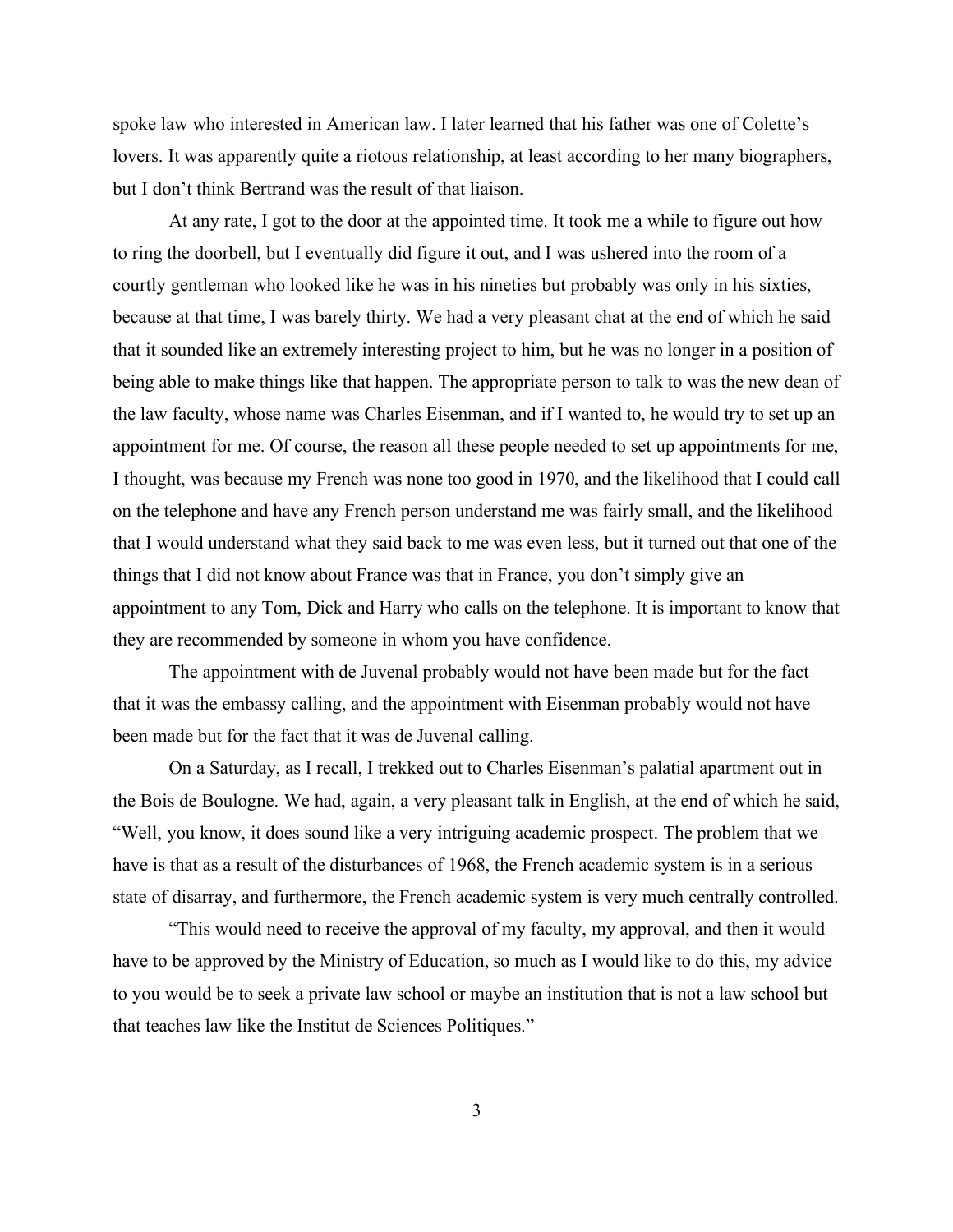So then I had an interview with Pierre Izard in his rather nice but quite unusual apartment on the Avenue de Suffren with a view of the Eiffel Tower. He was extremely enthusiastic about this. Pierre Izard was a man who incidentally has an honorary degree from the University of San Diego, honorary LLD. Pierre had received his law degree in France at a time that was not very propitious. The situation in France is this: Law teachers are civil servants. In order to become a law teacher, you first get your undergraduate degree in law usually. You then get a maîtrise in law. You then write your doctoral dissertation, and you become docteur en droit. That qualifies you after whatever period you would like to have of independent study to sit for an examination called the "agrégation."

The agrégation is not the sort of exam that we are familiar with in the United States. The agrégation is a combination written and oral exam, and people are ranked on their result in the exam. If there are twelve places for law teachers in the French educational system this year, there will be twelve people who will pass the aggregation. Everyone else will not pass the aggregation. They will have to present themselves at a future year, and the positions that are available will be offered first to the number one person and then to the number two person.

The French system being what it is, everybody tries to get to Paris, so when a position opens in Paris, people who are already in the system bid for it. They try to move from the provinces to Paris. But, of course, this was back just after World War II, and the French Ministry of Education had to fund not only all of the universities in France but all of the universities in the French colonies. So that year, as I took the agrégation, there was another fellow taking the agrégation. His name was André Tinque, and he eventually became professor of law at the University of Paris and a frequent visitor to the United States, and he was number one in the agrégation, and Pierre Izard was number two, and so Tinque chose whatever post was available in France, and that left Pierre with a choice of a number of positions in French colonies. Pierre chose to go to the law school in the capitol of North Vietnam, where he started his teaching career.

Well, it wasn't very long before Dien Bien Phu. By that time, French professors were just as unwelcome in Vietnam as French soldiers, so Pierre, looking around for a job, was offered the deanship of the civil law section at the University of Ottawa law faculty, Ottawa being one of those faculties in Canada that had both common law and civil law. He did that for a number of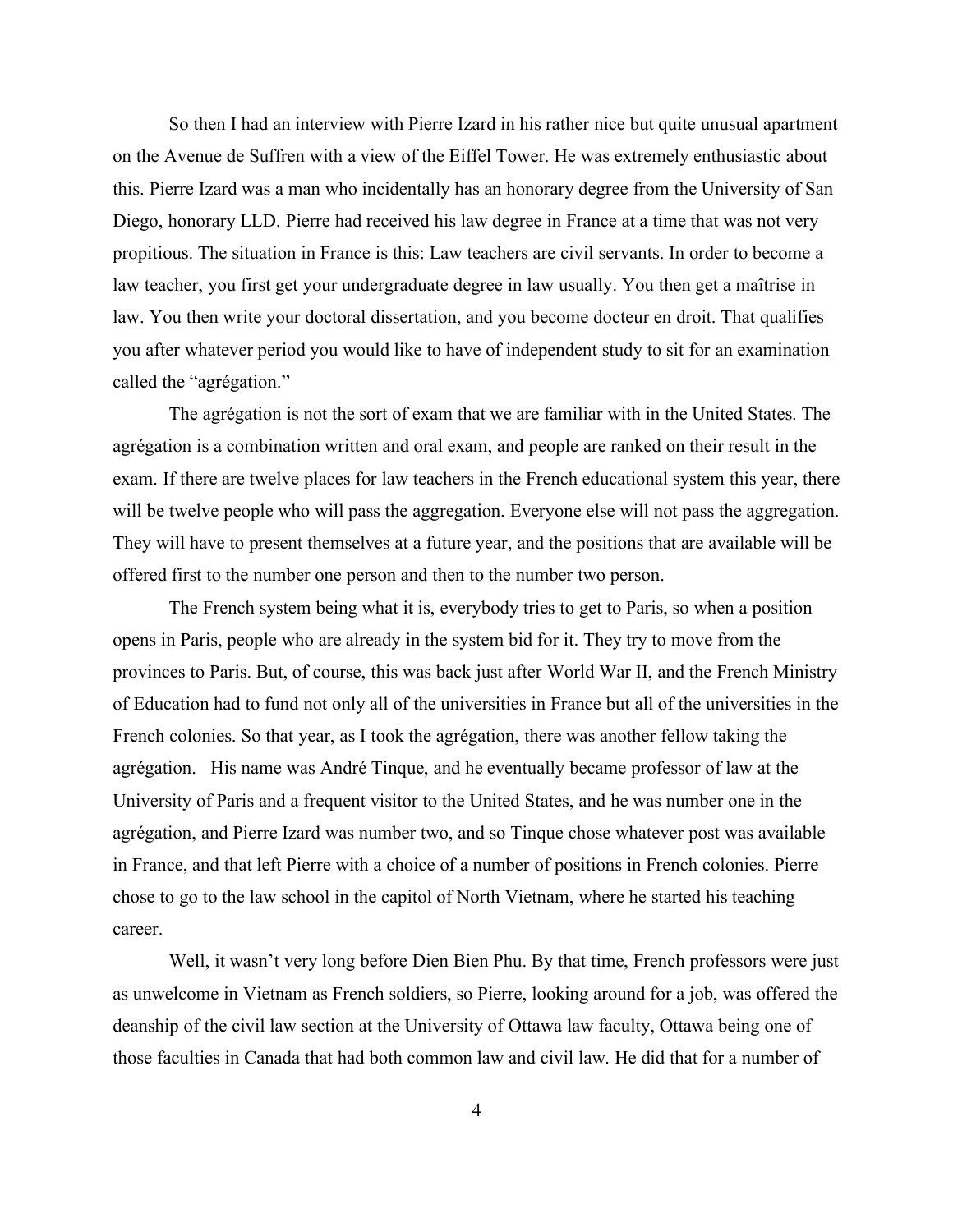years, and then he was asked to come back to Paris to be the dean of the law school at the Institut Catholique de Paris.

Now the Institut Catholique is a private school. In France, they have a strict separation of church and state, although it's very different from the kind of separation that we have in the United States. This means that the Institut Catholique was a private school, but the French educational system is quite centralized and run by the government. The result of that is that in order to have a degree that people will recognize, you need to go to the state school to take your exams. Now this was not a significant financial burden. You could pay the minimal tuition at the Institut Catholique de Paris and at the end of the year, you simply took your exams at the state school.

But after a while, people began to wonder why they should pay any tuition at all at the Institut Catholique if they were not going to be graded by the same professors who were teaching them. Enrollment began to dwindle at the Institut Catholique law school. Of course, I was unaware of this, and Pierre was very excited at the prospect of having this program, which would be an international contact, which would get his students more into comparative law, etc., etc.

He immediately became my coconspirator in putting together this program. We visited the facilities at the Institut Catholique. They would not make anybody's heart leap. I would say one could characterize them as 1920s high school construction on an extremely historic site that dated back before the revolution. It was held by the church as a monastery before the revolution. Unfortunately, the monastery buildings were not the buildings that we were going to have classes in.

We worked out all the details. Everything seemed to be arranged, and I came back back ready to present this to Joe Sinclitico, who was the dean of the law school, but Joe Sinclitico was going away on sabbatical, and in his place Joe Brock was the acting dean. I presented all of the advantages of this great program, and Joe said, "You know, Bert, I'm only an acting dean, and this is a major curricular innovation for the University of San Diego. We have never had study abroad before. This should not be something that is instituted by an acting dean, but I think it's a very good idea. Try to save all of these contacts so that when we have Joe Sinclitico back, we can move forward with this."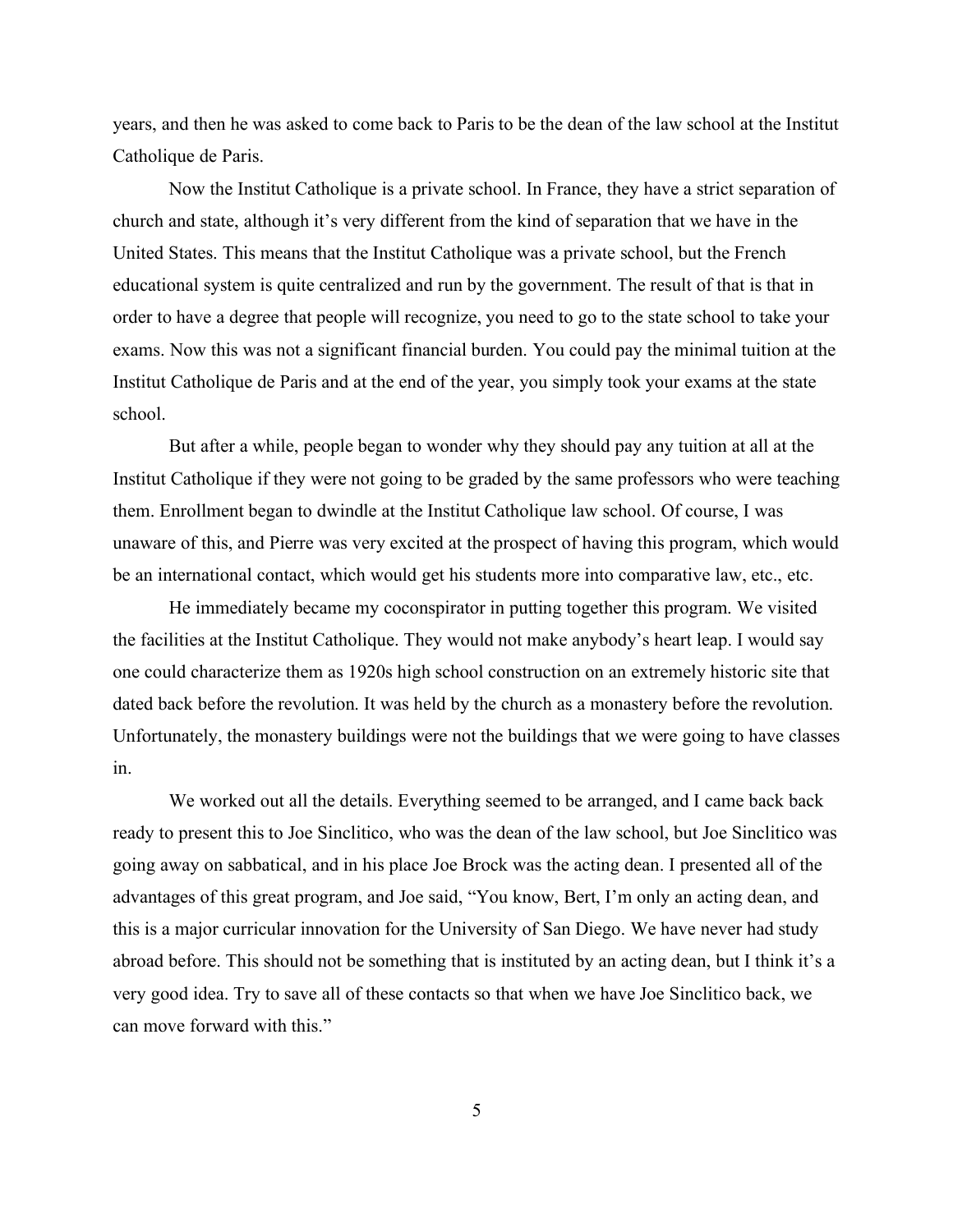Well, of course, the history was that Joe Sinclitico did not come back. Some time during the year, the bishop informed us that Joe Sinclitico was not coming back as dean, that Joe Broack would be acting dean for a second year. We did a dean search and selected Don Weckstein as our next dean, but of course, now we were at the fall of 1972, and when Don arrived, waiting for him with my proposal for a summer program in Paris.

Don thought this was an absolutely wonderful idea, but he was a little skeptical about the financing of it. After talking to Art, we made this deal. We would advertise the program, and if on the first of April, there were sixty students, our break-even point, the program would run. Otherwise, the University of San Diego would cancel the program.

Tuition at that time, I believe, was three hundred dollars for the six credits we were offering in Paris, and each of the faculty members was paid three thousand dollars to teach. The first faculty were Joe Darby and me, and then I got the idea to do something that other programs abroad did not do, and that was to try to attract students by getting very distinguished teachers from other schools. So I went to Don with a list of people, and he said, "Well, go ahead, see what you can do."

I said, "Now, the only thing, Don, is that it's fine to tell Darby and Lazerow that if not enough people sign up, you're not going to get paid, but when I start talking to these important people, we've got to give them a guarantee."

So Don said, "Okay, do it."

So I called Rudy Schlesinger at Cornell. Rudy was one of the great names in comparative law in the United States, and he said, "Yes, that sounds like a wonderful idea. I love Paris, and are you looking for someone else to teach there?"

I had no idea what was coming, and he said, "I have an old friend, Carl Fulda at the University of Texas, and if you're looking for someone to teach commercial courses like international business transactions, Carl would be very good."

I thanked him very much for the suggestion and went to talk to Don, and Don said, "Oh, yes, Carl is a very good teacher. He taught at the University of Texas when I was a student there. I think Carl would be excellent, but you know, Carl can be a little prickly sometimes, and you have to know how to approach Carl. Why don't you call Rudy back and ask him whether it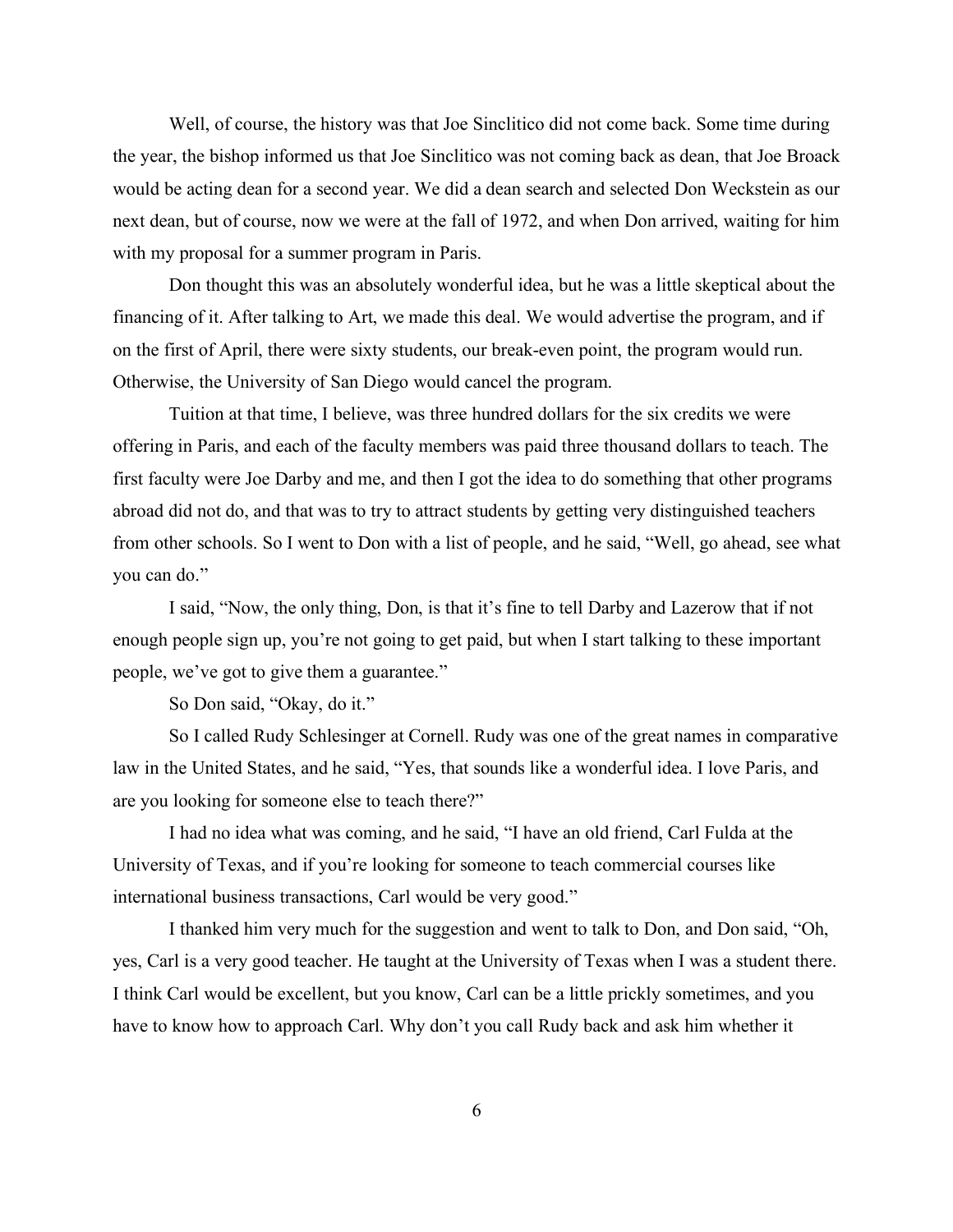would be better for you, who does not know Carl to call, for me, who knows Carl a little but mostly as a student to call, or would it be better for Rudy to make the first contact?"

So I called Rudy, whom I never met. We were doing all this by telephone. Rudy thought for a moment, and he said, "I think it would be best that I call Carl. I'm going to remind Carl that in Paris in the summer, you can eat raspberries every day."

And so Rudy called Carl and explained the situation, and then he called me back, and he said, "I think Carl will be very receptive to your call."

And so I called Carl, and he was in fact receptive to my call, and so that's how we put together the faculty for the first program.

There was one other thing, however, that I knew we needed, and that was an administrative assistant who could handle herself in French. We happened to have working in the records office a young woman who had just graduated from UCSD with a major in French named Gilyn Heidelberg. She was familiar with USD's procedures, and she also spoke French. Gilyn agreed to be our administrative assistant.

Everything was now in place. We printed out a brochure. It was one color, unlike today's brochures, which are very fancy, four-color jobs. It was an eight-and-a-half-by-eleven sheet that was folded over three ways, and it described the program.

I guess before that I felt that I needed to go back to Paris and nail down various things. In the dead of winter, I flew to Paris, and the Izards were extremely hospitable. They had me to dinner. They kind of made suggestions as to what we would want our students to do so that they would get a good idea both of French legal culture and also of French culture, and with that, I came back and prepared the brochure. Then it was a matter of sending out the brochure and the poster and figuring out how we could bring this to the attention of students and hope to get lots of people registered.

On the first of April, we had fifty-five registrations, and so Don and I went to see Art, and I told him, "Look, we got fifty-five. Surely we'll get five more, and even if we don't get five more, that's only a loss of fifteen hundred dollars, and Don has already guaranteed the salaries for these two faculty members, so we'd probably lose more if we canceled now and had to refund everybody's tuition than we would if we went ahead with only fifty-five students."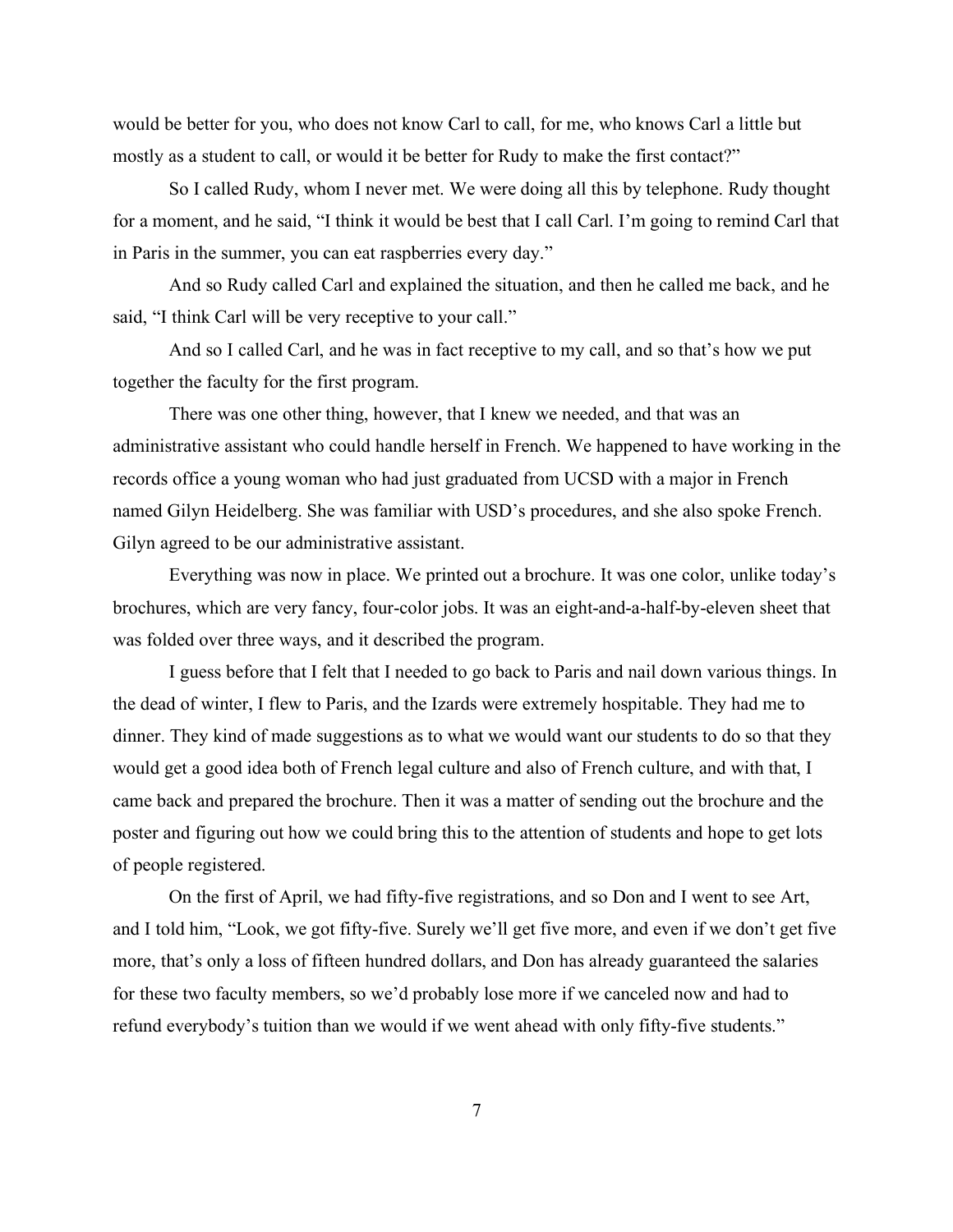Well, of course, this was the first time I'd ever done one of these programs. What I didn't realize is that we weren't going to get any more applicants, that is, we were going to get some more applicants, but the number of people we were going to lose was going to be somewhat greater than the number of applicants . . . .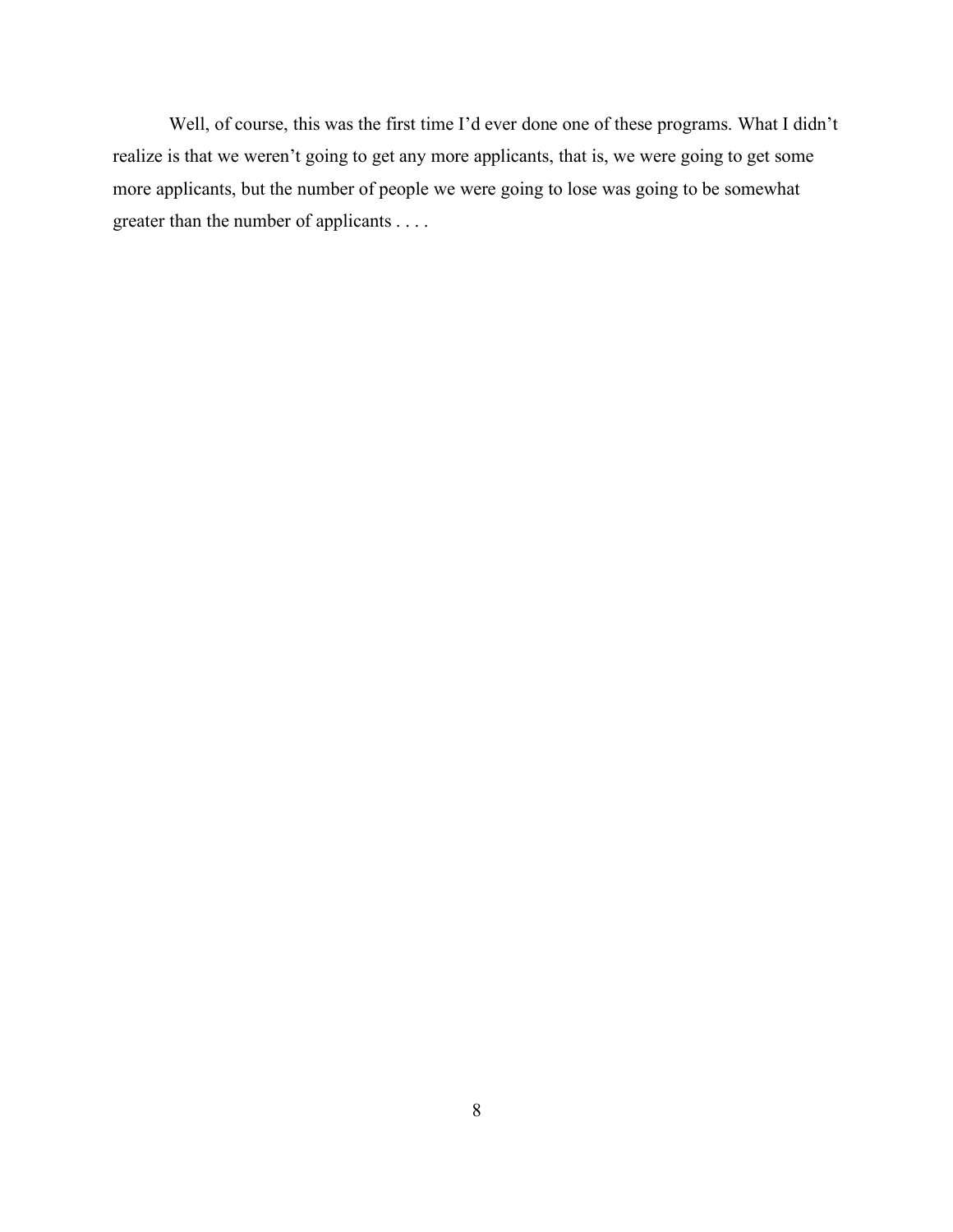j

SCHOOL OF LAW



ORAL HISTORIES OF THE FIRST HALF- CENTURY OF THE UNIVERSITY OF SAN DIEGO

Narrator: Professor Herbert Lazerow Interviewer: Ruth Levor Recorder: Ruth Levor Date: December 5, 2005 Accession No.:OH-LRC-Lazerow-2B TAPE 3A: SIDE b

HL: So the short of it is that we did not have sixty students that first year. We did operate somewhat at a loss. We had housing for all of the students in the Fondation des États-Unis, a dormitory built by the Carnegie Foundation on the outskirts of Paris. Pierre Izard said, "Your students will not know France if they stay in Paris throughout the six weeks of the program."

RL: But the school was in Paris. They would have to commute.

HL: The school was in Paris. They had a very easy commute. At that point, they took a little train for about three minutes, and then they transferred to the subway for about ten minutes. It was a very easy commute.

So Pierre said, "I will call my old student, Jean-Remy Chandon-Moët, and see if we can bring your students out to Épernay in order to see what the countryside is like and in order to find out how champagne is made."

Yes, Jean-Remy was happy to receive the students and received the students in his private estate. It seems that his family had bought after the Revolution, the monastery in which Dom Pérignon had invented champagne, and he had constructed there a little champagne museum, so he was happy to show us around his little town of Eau Vieille, which is a town just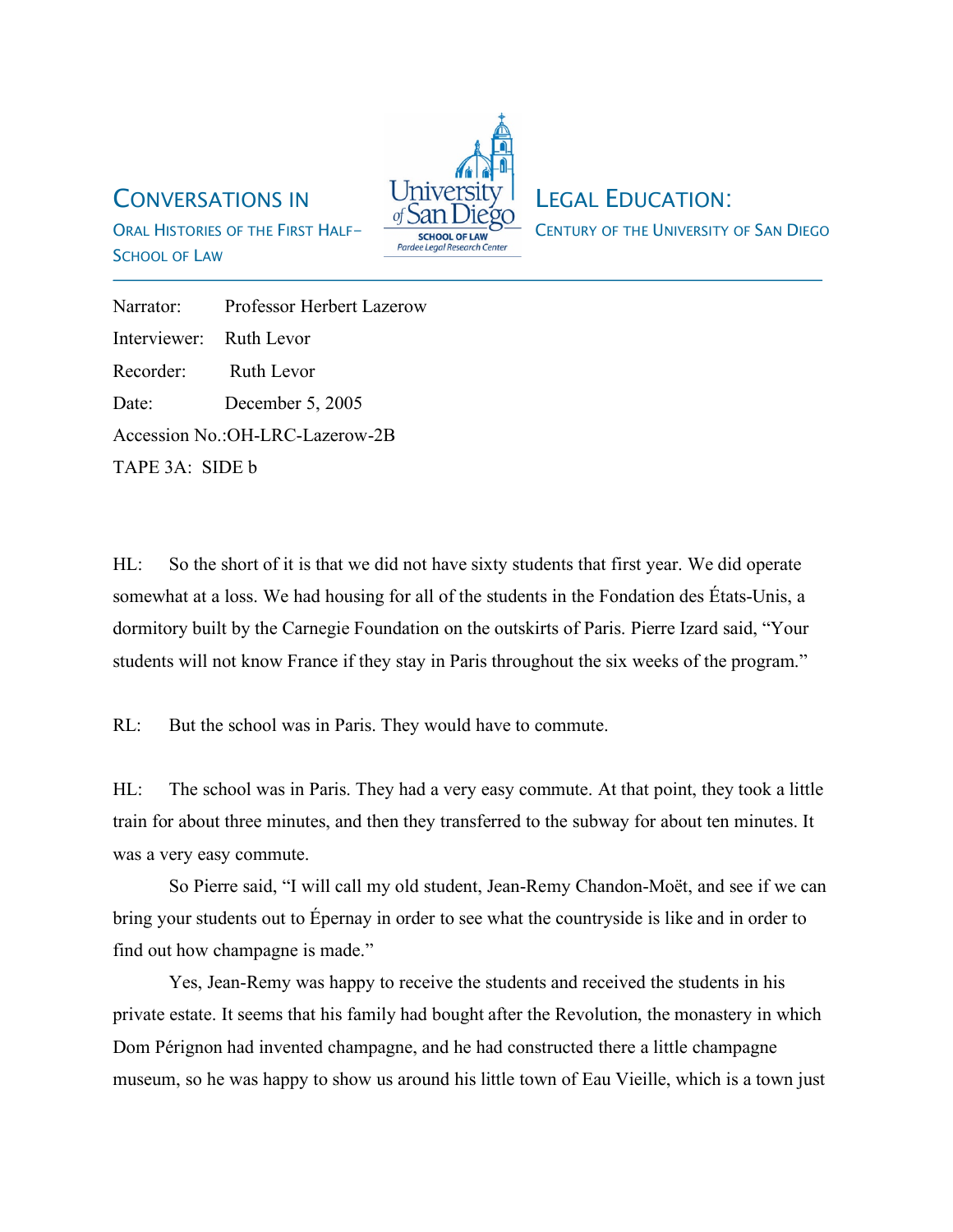above Épernay, as I say where champagne was invented, and then sent us down to Moët et Chandon, the family business in those days, for a tour of the cellars and a little sample glass of champagne in the garden where Napoleon had tasted it a few years before.

Izard would do things like that. He would say, "You really should see how different Normandy is from Champagne. Why don't you bring all of the students up to our house in Lison du Lys for lunch."

Well, I thought this was quite extraordinary to want to have fifty-some students and four faculty members and their wives out to lunch, but apparently Pierre did this all the time. At one point, when he was dean of the civil law section in Ottawa, his wife received a call in the middle of the morning that basically said, "My dear, we're having a hundred and twenty visiting French lawyers for dinner tonight."

So we went out to Normandy, and we were treated royally. We had lunch under a huge weeping—I'm not sure what the kind of tree is. I want to say alder, but that may not be right. It was planted around 1800, and on a hot day, which it was that first summer, you could get about fifty people at tables under these spreading arms of the tree.

He also made use of his contacts in Paris. He called somebody at the French Senate so that M. le president du sénat would not only invite us for a tour of the Senate but also invite us to his residence on the grounds of the Senate for a nice champagne reception afterwards. He called a friend at the Conseille d'État, and we were received at the Conseille d'État.

So basically setting up the first program was dead easy because Pierre did all the local logistical work and made things work very nicely. Well, that was very successful, and so when I got back, of course the following year was going to be even more successful. We had that knocked. We got appropriate faculty lined up. Little did we know that there was going to be an energy crisis, and transatlantic air fares were going to go through the roof. This time, fortunately, Art had not reserved the right to cancel the program if sufficient people did not sign up, and in fact, only thirty-seven signed up, so the theory that you always do better the second year than the first year turns out not to be true with summer programs abroad, but there were some special circumstances here.

Another special circumstance was that Don thought that this was such a great idea that we could apply to Mexico, and Gil Otto had this summer program in Guadalajara that we could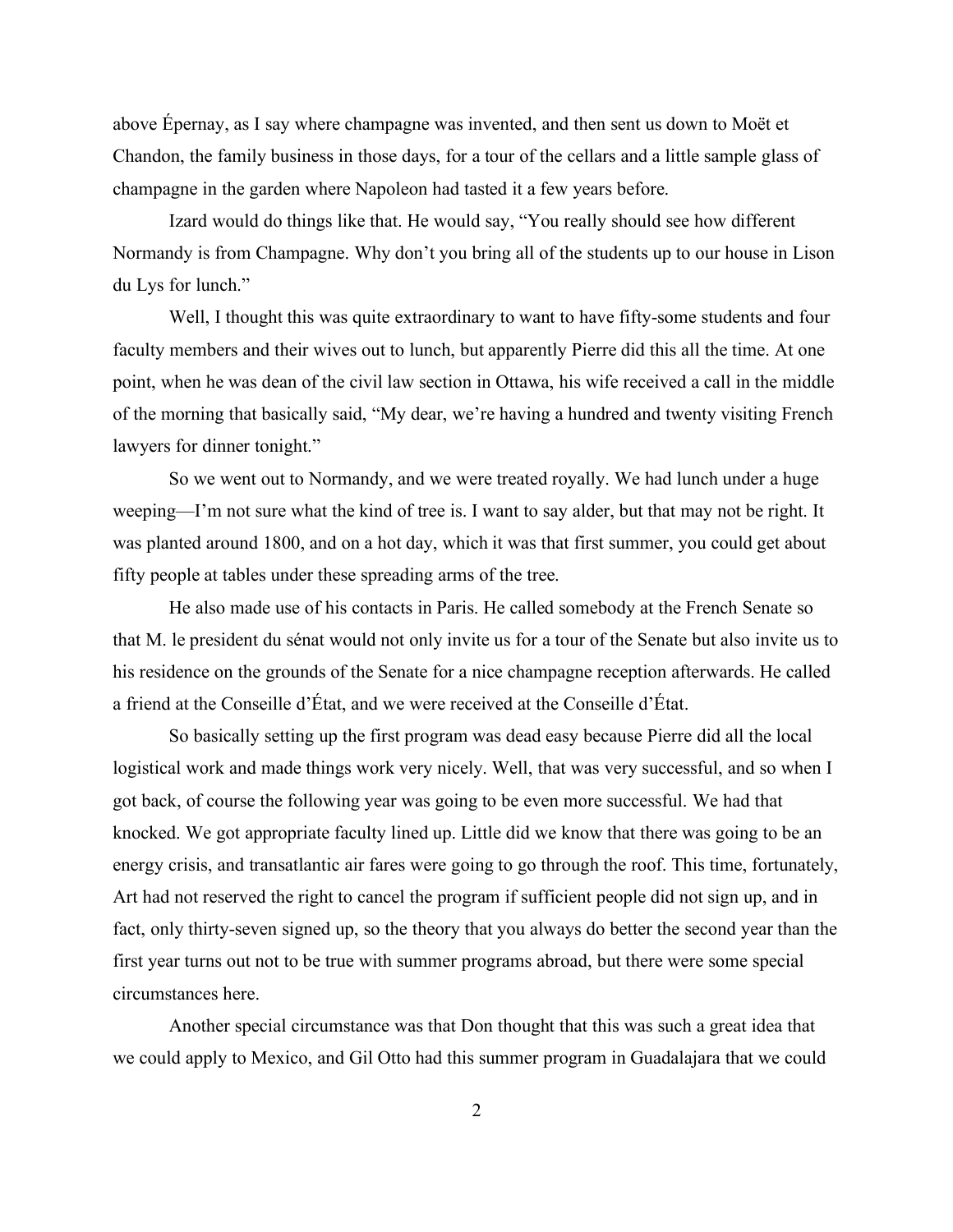simply tack two law course onto, and so we offered two law course in Guadalajara. We got a reasonable number of people to sign up. Of course, some of them might have gone to Paris if they had not been signed up for Guadalajara. So basically, in two years, we had two summer programs abroad.

After that, the programs tended to grow with interest of people who were on the faculty. We acquired two summer programs in England because about that time Ron Maudsley began visiting at USD. Now, Ron was somebody who lived in Oxford but who was on the faculty at Kings College, London. He obviously had many friends both in Oxford and in London and was able to find very good facilities for us in 1977 at Merton College in Oxford and in 1978 at Magdalen College to set up a summer program in Oxford.

Then I thought that over the long run, London was the more promising place because it was much more center of international law practice, and so Ron was able to call on his contacts at Kings College to find us facilities to have a summer program at Kings, which we started in 1979.

Then we set up the programs in Dublin and in Alexandria in 1983, in each case because there was a faculty member who was interested, and there was an opportunity there. In Alexandria, both Joe Darby and Sheldon Krantz were very interested in the program. Sheldon and I wanted to have a program that would spend four weeks in Israel and two weeks in Egypt. We were persuaded by a visitor that we had from Alexandria, Borum Attalla, that Cairo was not a fit place to be in the summer, that it was impossibly hot, and that anyone who was anyone in Egyptian legal circles would leave Cairo in the summer, and usually they went to Alexandria, which was on the coast, much more temperate, and we would be able to tap into this group of people as a resource.

The Israel part of this just didn't work out, so we started the program in Alexandria. We got a very small enrollment. Students were not terribly pleased with Alexandria or with the quality of instruction, although one of the alumni of that summer program went on to establish a very successful practice of law advising people making investments in the Soviet Union. He set up his law firm in Paris and basically shuttled from there into the Soviet Union.

It turns out that whether or not legal figures from Cairo actually went to Alexandria in the summer, we were not able to induce very many of them to participate in the program even on a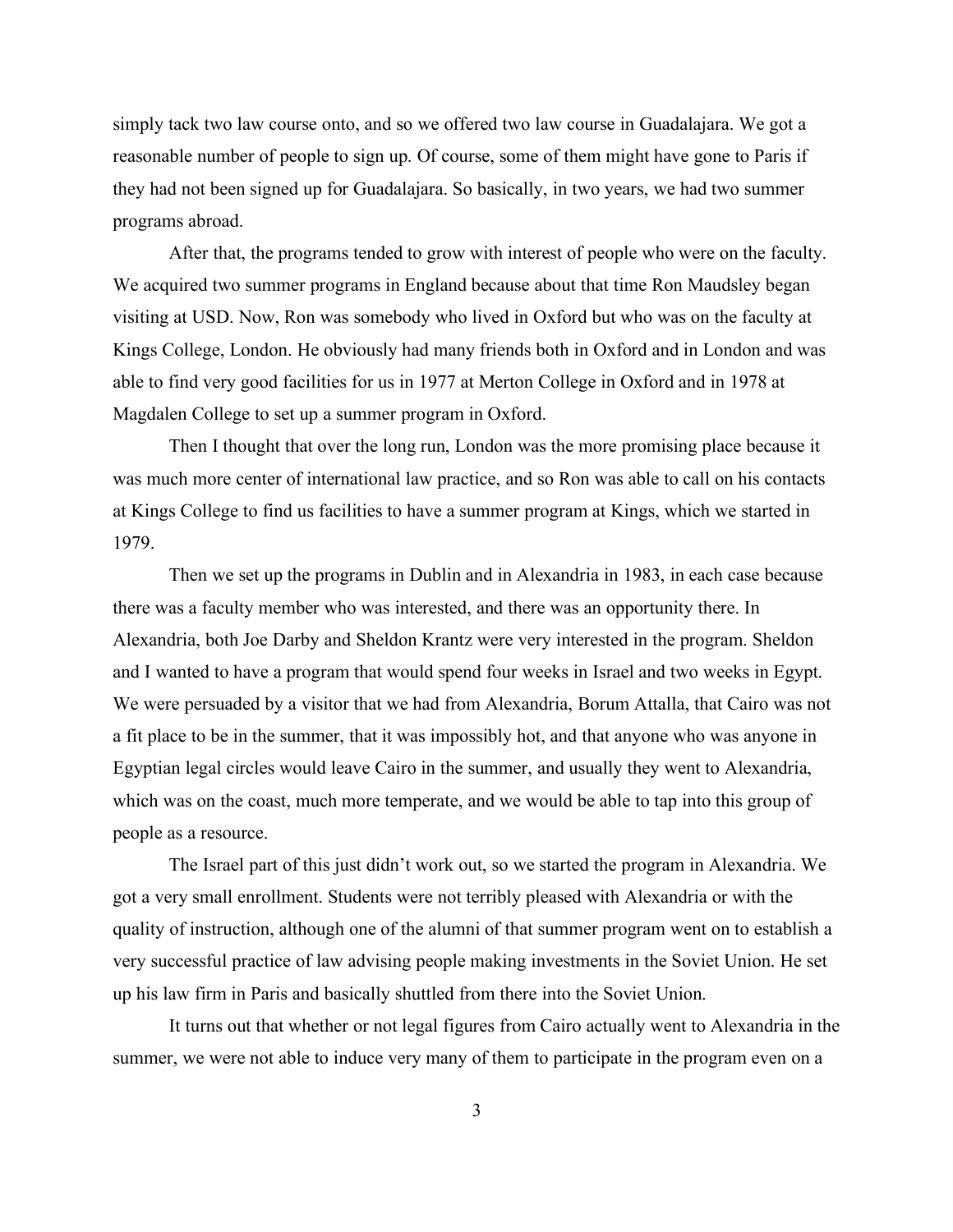one-lecture basis, and there really wasn't anybody on the faculty who was terribly wild to do Alexandria again, and we hadn't been able to put together the Israeli side of it or to figure out the logistics of going from Israel to Egypt or from Egypt to Israel, so we closed the Alexandria program after one summer.

One of the reasons that Sheldon had been so entranced by this possibility is that during the previous year, we had had visits from a number of Israeli law professors who were trying to do what had never been done before in Israel and that was to draft a constitution. Israel like Britain operated on the basis of an unwritten constitution, and so Sheldon saw us at the forefront of constitution drafting, which also didn't happen.

The Dublin program was a matter of the people at Trinity College looking to fill their dorms. They sent around publicity to a lot of people, including us. I wasn't terribly interested in Dublin. It didn't occur to me that a decent program could be run there, but I circulated this as a possibility to the faculty, and several members of the faculty were quite enthusiastic. Ed Philbin had Irish ancestry as did Jack Kelleher. Now we didn't realize that Ed Philbin was about to leave the law school to become part of the Reagan administration. So we put together a program on international human rights in Dublin, and that's been reasonably successful over the years.

Around that time, I was asked by the American Bar Association in some desperation to inspect a summer program in the People's Republic of China. I think that I was the fifty-third person who had been asked to do this, and it was rather short notice. But I'd never been to China before, and I was certainly happy to get the ABA to pay for my trip.

What I saw was very discouraging in terms of the quality of that program but very encouraging in terms of what I thought we could do. This was a program that was taught by Chinese law professors who did not know English, and so the Chinese professor would stand there and lecture, and then somebody would stand next to him and do a simultaneous translation into English, which meant that instead of being in class for three hours a day, students were in class for six hours a day.

I got the idea of a program that would go from Beijing to Shanghai to Hong Kong. It would spend two weeks in each of those places, and it would get an opportunity to see three different Chinese, if you will, locations. It would get an opportunity to see what life was like behind the Bamboo Curtain and once you crossed over into Hong Kong what it was like. We put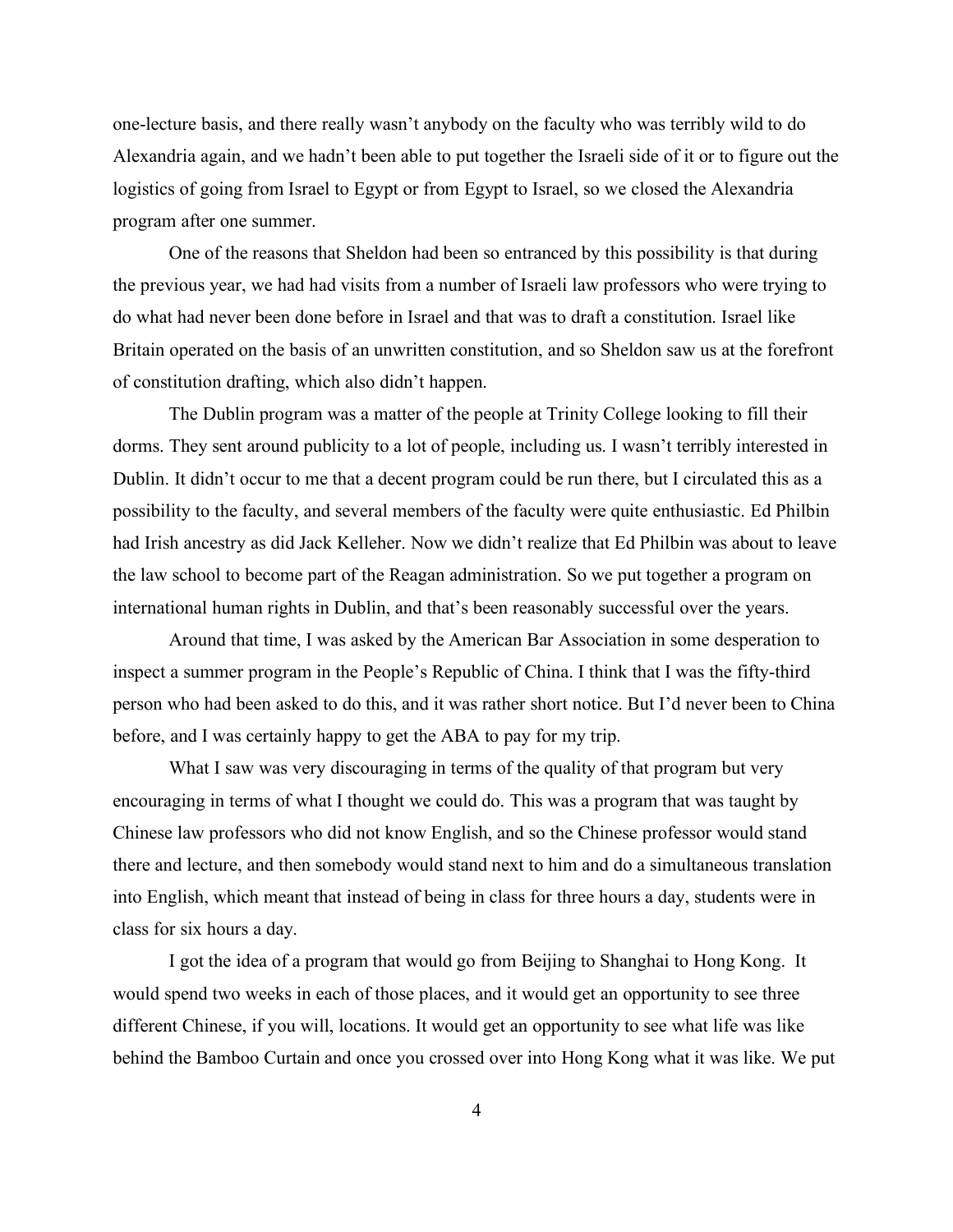the program together pretty well, and at that time, we had a number of people who seemed very interested. Ralph Folsom and Jack Minan together with a travel agent had put together a series of trips for lawyers, first to the Soviet Union and then to the People's Republic of China. In connection with the trip to the People's Republic of China, they had actually published a book on Chinese law. So there were two potential faculty members. Grant Morris had gone on one of their trips as the supervising faculty member, as had Terry Player, and they were both very enthusiastic about China.

So we had this plan and very apologetically, I went to these four faculty members and explained that they couldn't all go the first year, but there was going to be plenty of room for everybody, and who wanted to go the first year and who was willing to wait, and they basically all said, "What, me be responsible for thirty Americans for six weeks in the People's Republic of China? You've got to be crazy!"

The faculty had already approved the program, but one of the things that I've learned by then is that these things don't administer themselves. You have to have somebody to do it, and since we didn't have somebody to do it, we never started that program.

We did acquire a program from American University. In 1979, a fellow by the name of Bob Lubeck, who I think has since retired from teaching, set up a summer program that spent time in Moscow and St. Petersburg and Warsaw. He felt that he was not getting any support from American University, and so the University of San Diego offered to take over the program. American University was apparently quite delighted to get program out from under their auspices and into ours. We ran that program quite successfully for ten, twelve years. After the fall of the Soviet Union, we got into a situation where people were not in a position to deliver or were not willing to deliver in June what they had promised us the previous September. We stopped that program of a couple of years. We found somebody on site who was in fact an alumnus of that program, who had graduated from law school at Berkeley, had a couple of years with a big U.S. law firm who then married her Russian sweetheart and moved to Moscow and set up a law practice there, divorced him, married another Russian, and she today runs the program that we have in Moscow.

RL: That's funny.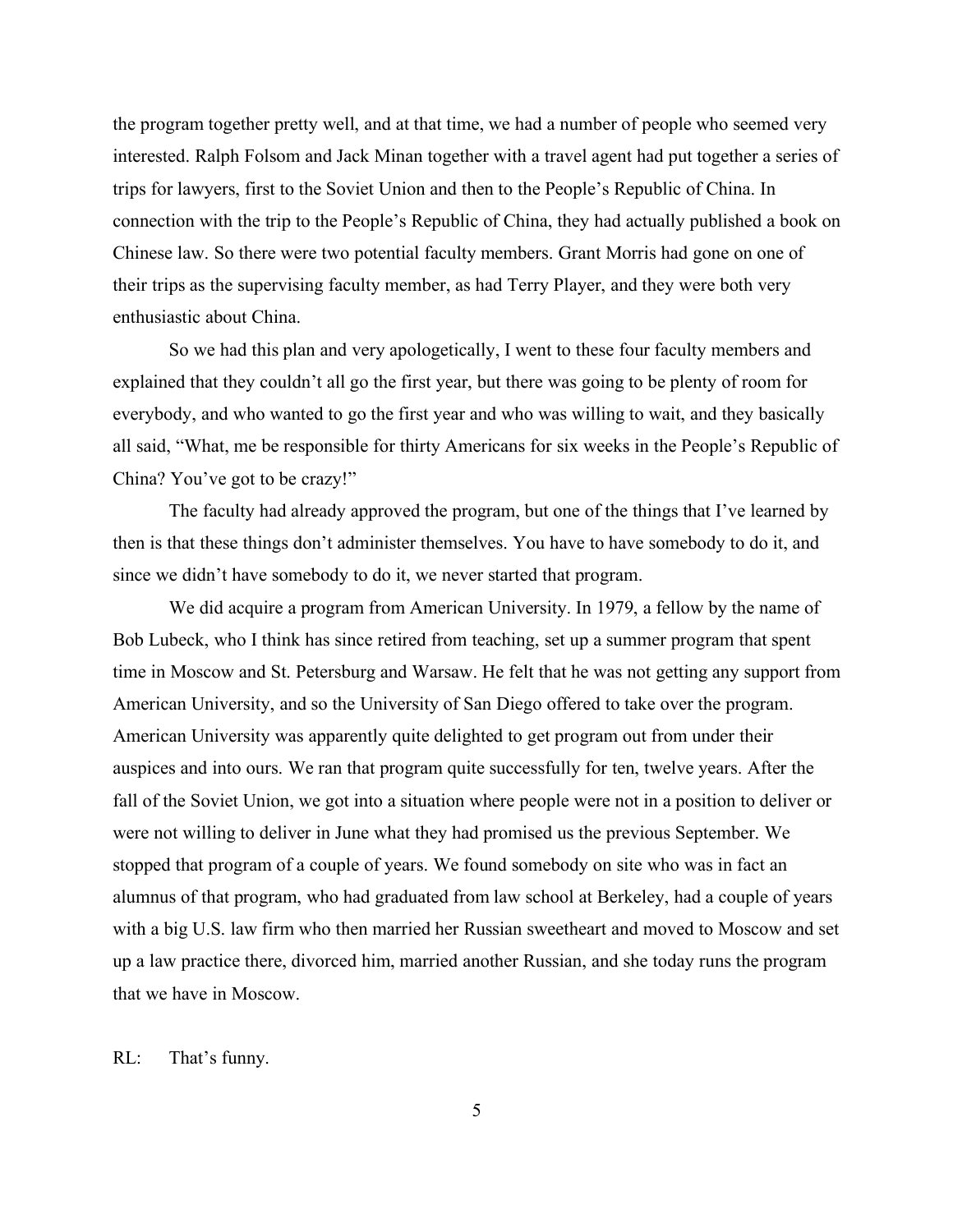#### HL: Her name is Marian Dent.

#### RL: Are all of these programs strictly tuition funded?

HL: Oh, yes. Well, let me qualify that. You know, university accounting is to cost accounting as military music is to music. If you use university accounting, all of these programs together show a profit, even when you lump in half of my salary and all of Cindy's and Darlene's salaries. On the other hand, the number of USD students who go on these programs has grown greatly. In 1973 when we set up the first program, two of the fifty-some students on that program were USD students, so roughly five percent. By the middle of the 1980s, almost twenty percent of the students on our summer programs were USD students. Now it's more like thirty-five percent.

Now when a USD student goes on the program that may or may not be new money. It depends on what they do in their later law school career. Many of the students who are going on these programs are students who entered as evening students, and they are trying to make up the credits, so that they can become day students, graduate in three years from the time that they entered. For those students, the tuition that we get in the summer replaces tuition that we would have gotten during the academic year or tuition that we would have gotten if they had stayed here in the summer. If you were really doing cost accounting, you wouldn't count that tuition as revenue of the foreign programs.

Likewise, students who are in the full time program may use the credits that they get in the summer to lighten their load somewhat during the academic year, in which case there's no tuition loss, because the student pays the same tuition for twelve credits as they do for sixteen credits. So one would have to go through and actually study and see what students do with it, but the short of it is that I believe that if you did a real cost accounting, there isn't a summer program in the country that really makes money when you do all of the allocated overhead, etcetera. As long as people are happy thinking that we're making a lot of money, that's fine with me. I mean, we don't get to spend any of that money. Any surplus that we have at the end of the year I tell the dean about, and he tries to get permission from the provost to spend it on something that the law school needs.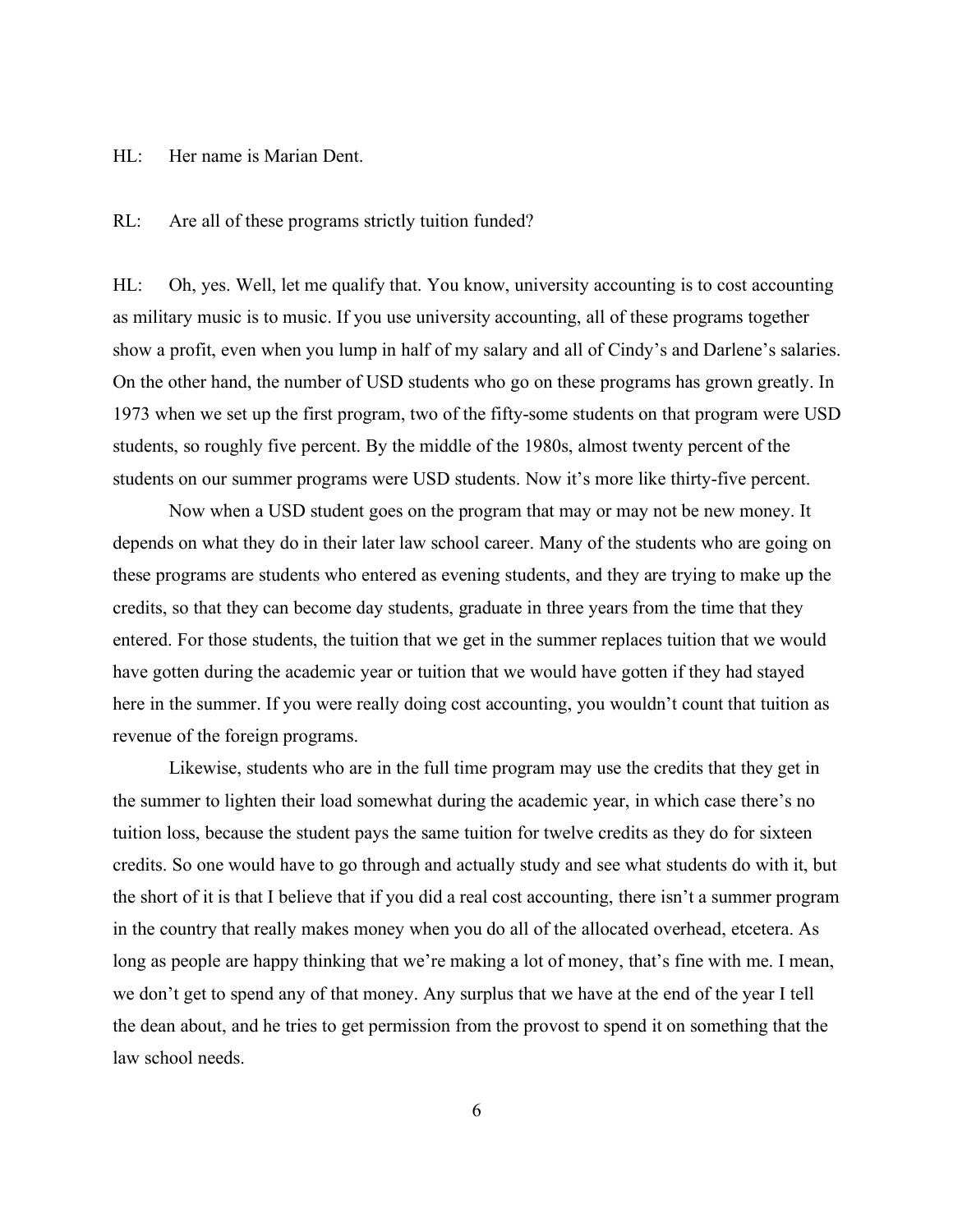RL: But then you are not allocated a budget in the next year. Your budget is . . .

HL: We basically have a budget where we are supposed to bring in ten percent more than we spend, but I am not under the sort of budget constraints that other people are, because I tend to budget revenue very low and expenses very low, and it always turns out that we have a lot more revenue with which I can use to justify more expenses.

The other thing is I think I have developed a reputation around the law school of being the Ebenezer Scrooge of the law school, someone who will pinch a dollar even as tightly as Grant Morris does, and so no one suggests that I'm wasting money on these things. I'm perfectly happy to stay in hotels that cost sixty dollars a night when most people are staying in hotels that cost a hundred and fifty dollars a night.

RL: How about that lodging part of it? Does the university have to front a deposit and then the students pay for that out of their own pockets or how does that work?

HL: It depends on the location. In some places, the housing market is so favorable to us that we can house people in the community. For instance, Paris has the reputation of being a place where housing is very difficult to find, and that is absolutely true from the first of October to the end of June, but the French have this delightful habit of going to the countryside for the summer, so sometime between the last day of school for schoolchildren, which is usually the last Thursday in June, and Bastille Day, most Parisians abandon the city.

Paris is a city that has a serious burglary problem. Many people who are leaving their apartments are very happy to have some foreigner in the apartment for five weeks, collect a little rent money to help finance the vacation. What we do in Paris, about ten days before the program starts, we put advertisements in the paper, and people always call us and offer twice, three, four times the number of apartments we can possibly dispose of. They vary in price from quite reasonable to absolutely outrageous, and as you can well imagine, the ones that are within walking distance and quite reasonable tend to go before the ones that are far away and very outrageous.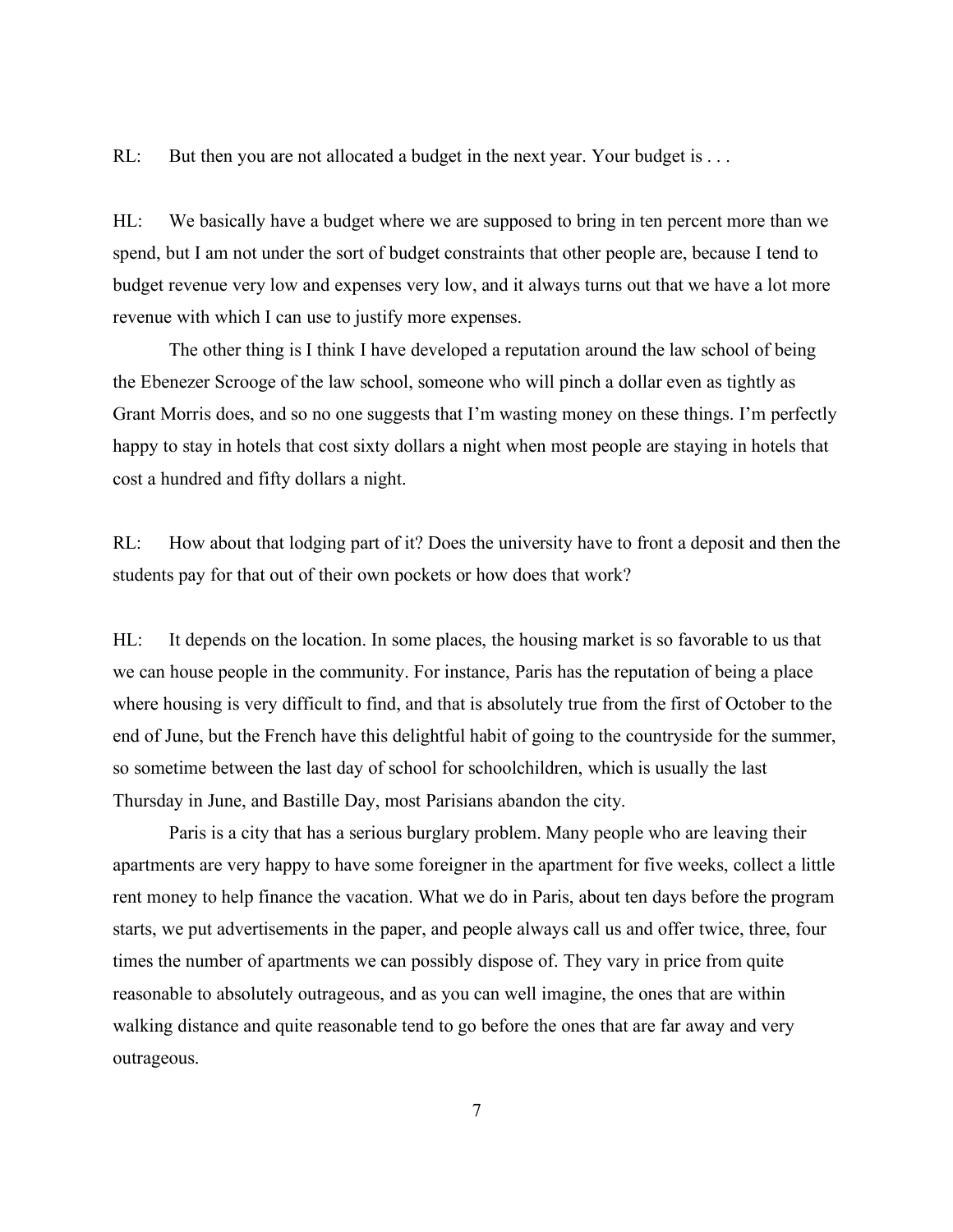On the other hand, there is no such tradition in London of Londoners abandoning the city for the whole summer, and so what we do in London is we rent dormitory rooms. In that case, yes, the University of San Diego sends a deposit of somewhere between a quarter and a half of the cost that we estimate. Then the students pay us what the cost is going to be, and we pay the other half at the end of the year. Unlike some other programs, we basically guarantee the exchange rate, that is, we charge the students a fixed amount. If the exchange rate is better than that, we pocket the proceeds. If the exchange rate is worse than that, we suffer the loss. It tends to even out over the years, although in some particular years like last year, you can really get stung.

RL: And does the program assist the students with the processing of their visas and passport issues and things like that, or are they on their own for that?

HL: It depends on the situation. The only program for which a U.S. citizen needs a visa is the program in Russia. In all of the other places, a U.S. citizen coming as a tourist can stay for up to ninety days without a visa. We not only help the students, we do process the visas for the students going to Russia. That has been a source of continual problem, because the Russians are not very good at getting the visas back, and they must have the student's passport, so that means that the student cannot leave the United States early.

We also help students who are coming from various other countries, because if a student is coming, for instance, from Iran or from Russia to our program in England, that student needs a visa. We manage to get letters to support their visas.

RL: Now you mentioned some of the people who taught in the early programs. Looking first at the non-USD faculty, who are some of the more prominent names that have come to teach in the program?

HL: There are a lot of prominent names. Almost anybody who is anybody in international and comparative law has taught for us. Probably the names that students recognize the most were Allan Farnsworth of Columbia and Yale Kamisar of Michigan. Allan has taught several times for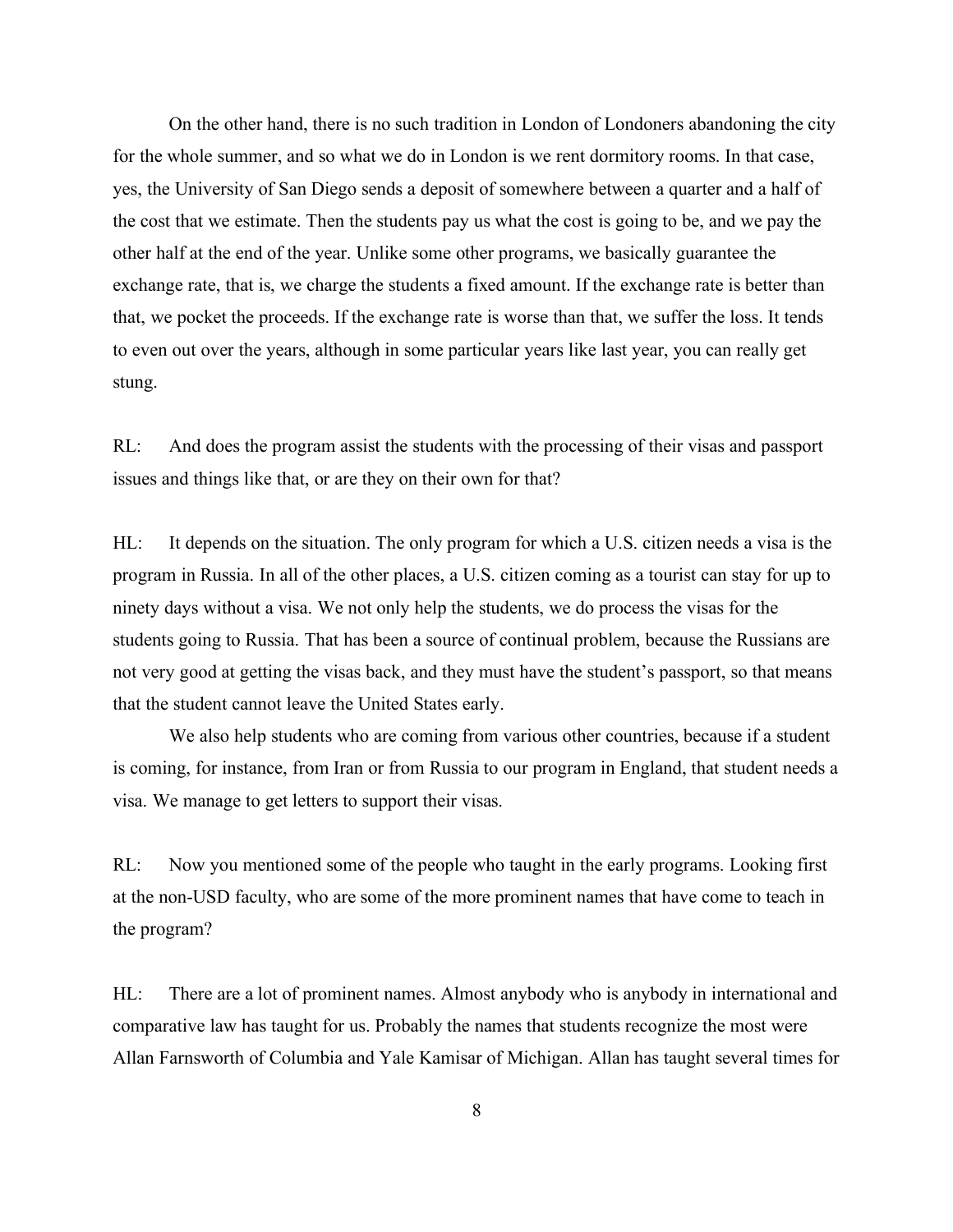us in Paris, and Yale taught comparative criminal justice in Dublin, I think back in the early nineties.

Because these are people who are authors of commonly used first-year casebooks, students sign up in droves. They also signed up in droves when Justice Scalia taught for us in Dublin. The principle casebook in international business transaction is Folsom, Gordon and Spanoble. Ralph Folsom directed the Paris program in alternate years from 1975 to about 1990. Andy Spanogle has taught for us frequently. Mike Gordon has taught for us frequently. The other major casebook in international business transactions is Vagts, Koh and Dodge. Bill Dodge has taught for us. Detlev Vogts has taught for us. Harold Koh has somehow escaped us. I thought we were on the verge of making a deal for him to teach for us when President Clinton appointed him Assistant Secretary of State for Human Rights, and then when he got out of that, he became dean of the Yale law school, so our timing just hasn't been very good with Harold.

Anne-Marie Slaughter, who is now dean of the Woodrow Wilson School at Princeton, taught for us. George Bermann has taught probably ten out of the last twelve years.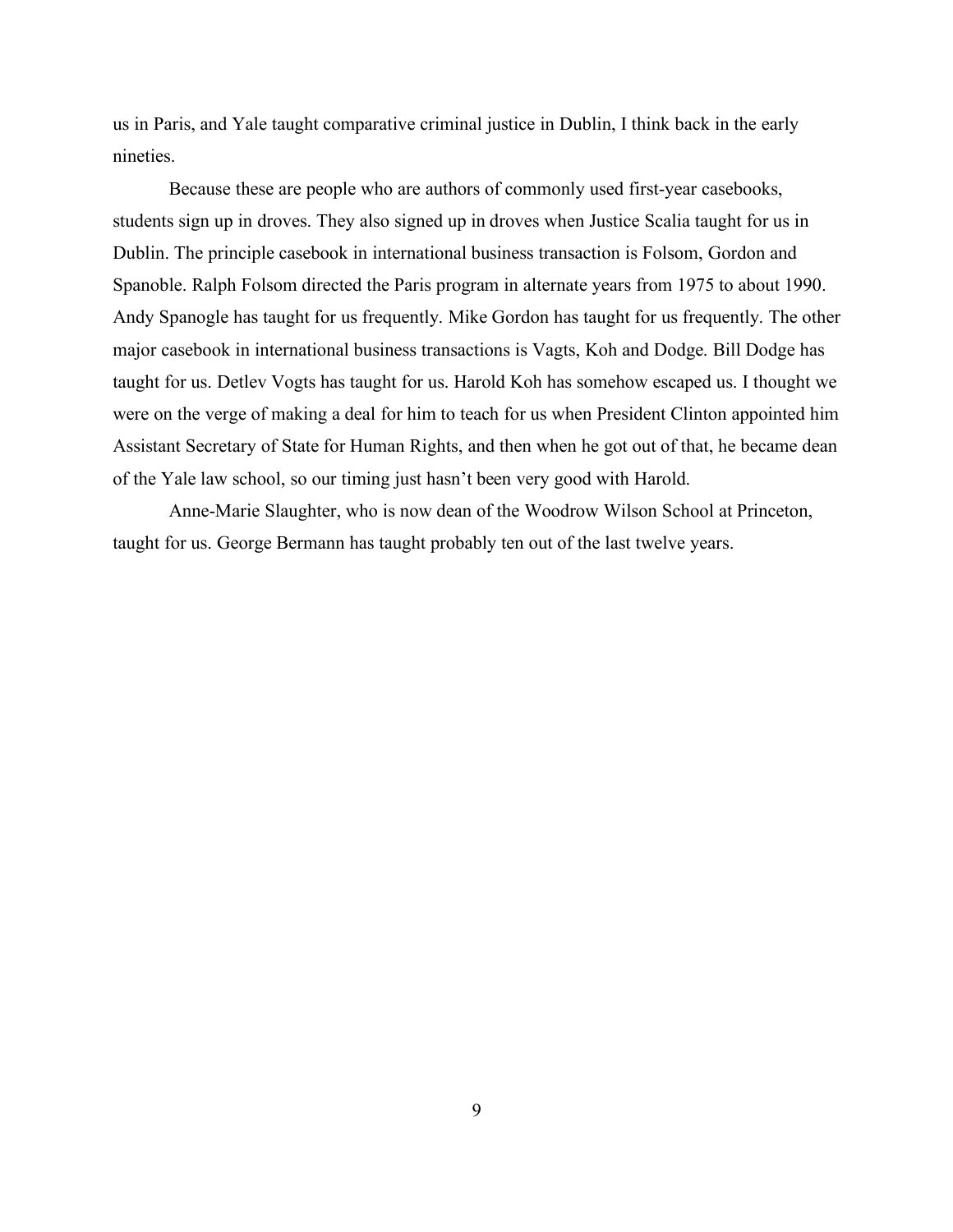

## CONVERSATIONS IN LEGAL EDUCATION:

ORAL HISTORIES OF THE FIRST HALF-CENTURY OF THE UNIVERSITY OF SAN DIEGO SCHOOL OF LAW

Narrator: Professor

<sup>-</sup>

Herbert Lazerow Interviewer: Ruth Levor Recorder: Ruth Levor Date: December 5, 2005 Accession No.:OH-LRC-Lazerow-3B TAPE 3B: SIDE a

RL: You were giving us the list of luminaries who taught at the program.

HL: Yes, and I think I finished with ...

RL: George Bermann

HL: ... George Bermann, who is the author of the casebook on European Union law. He has three co-authors. Eleanor Fox has taught for us frequently. His other two co-authors have somehow escaped us. We've had a number of appeals court judges—Diane Wood from the Seventh Circuit, Margaret McKeown on the Ninth Circuit, Malcolm Wilkey from the D.C. Circuit, Judge Wallace from the Ninth Circuit, Diarmuid O'Scannlain from the Ninth Circuit. It's been a great opportunity for our faculty to spend time with some of the luminaries of the legal world.

RL: How has that worked in terms of making these positions available to our faculty? Has it been more of a doling out of goodies or has it been more of you having to work hard to convince people to continue teaching the program?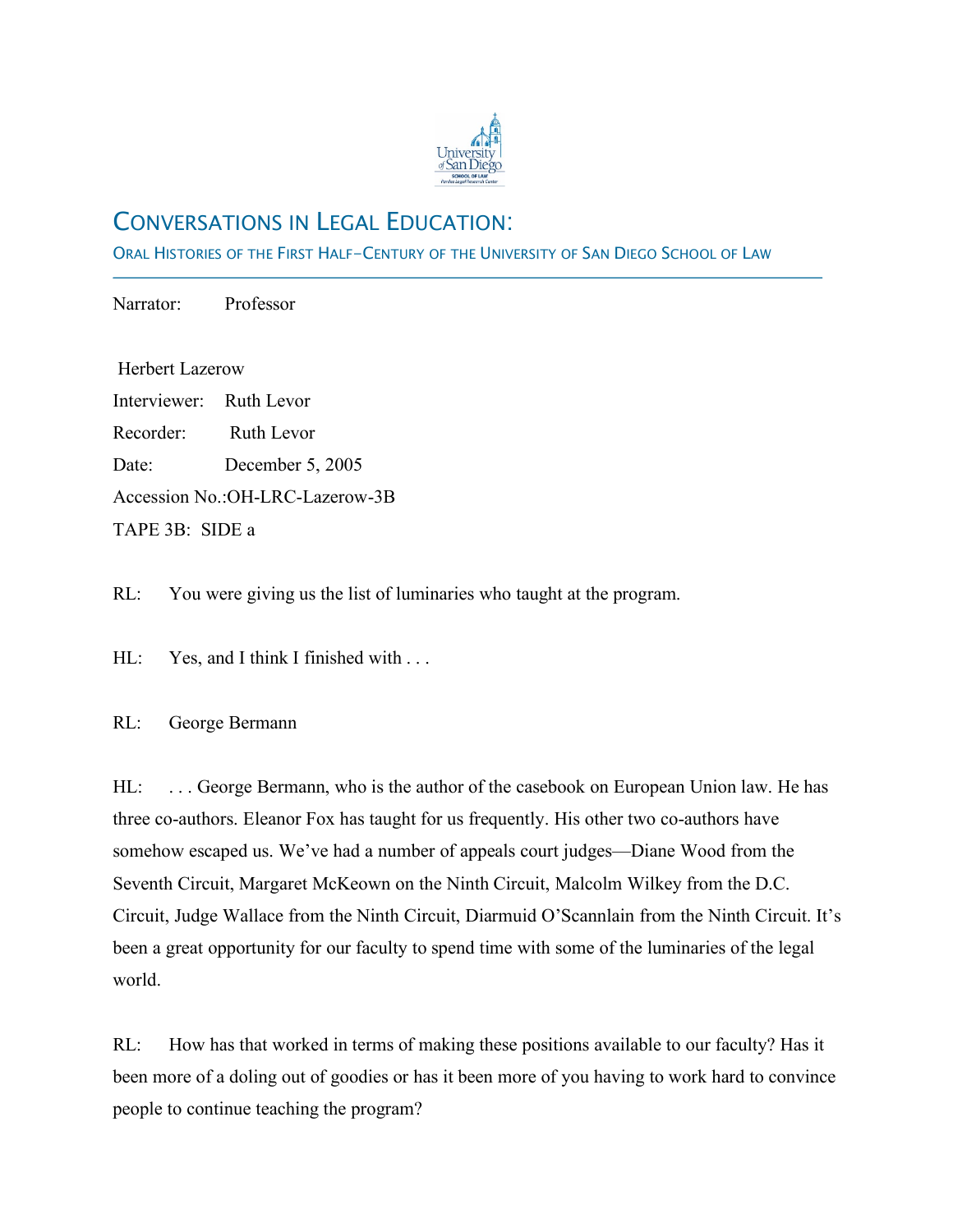HL: Well, a little of both, actually. The thing that I think makes it a little difficult for some of our faculty is that sometime in the nineteen eighties, USD began making available research grants to the faculty. Those research grants are now in the amount of eight thousand dollars for an ordinary grant or fifteen thousand for a super grant. Another factor is that in order to teach on the summer program, you have to teach a course that is either international or comparative in nature, the idea here being to try to use the summer program and the lure of teaching on it as a way to stretch people to find out something about how other countries handle the fields that they teach on a purely domestic basis.

A little over half of our faculty have taught on the summer programs abroad, but I think some people are deterred from it by the necessity to international or comparatize their course. Some people are deterred from it because they have working spouses, and they don't want to be away from their spouse for that long, and some people are deterred from it because it is not a good way to become wealthy beyond your wildest dreams, because if your choice is between getting eight-nine hundred dollars to teach in Paris, but then out of that eighty-nine hundred dollars, you have to pay your airfare, your housing, your food and airfare, housing and food for your family, and not everyone is able to rent out their house while they're gone from San Diego, although you should be able to with a little effort.

For whatever reason, some members of the faculty have chosen not to take advantage of this opportunity. Some members of the faculty have chosen to do it once and not a second time, and there are people who like to do it quite frequently. They tend to be, I suppose it should not be surprising, people who are not much into scholarship.

RL: And some have administered the program rather than taught in it, is that correct?

HL: Right, you can either teach or administer, or you can do both.

RL: What about people from other countries who have taught in the program? Who are some of those?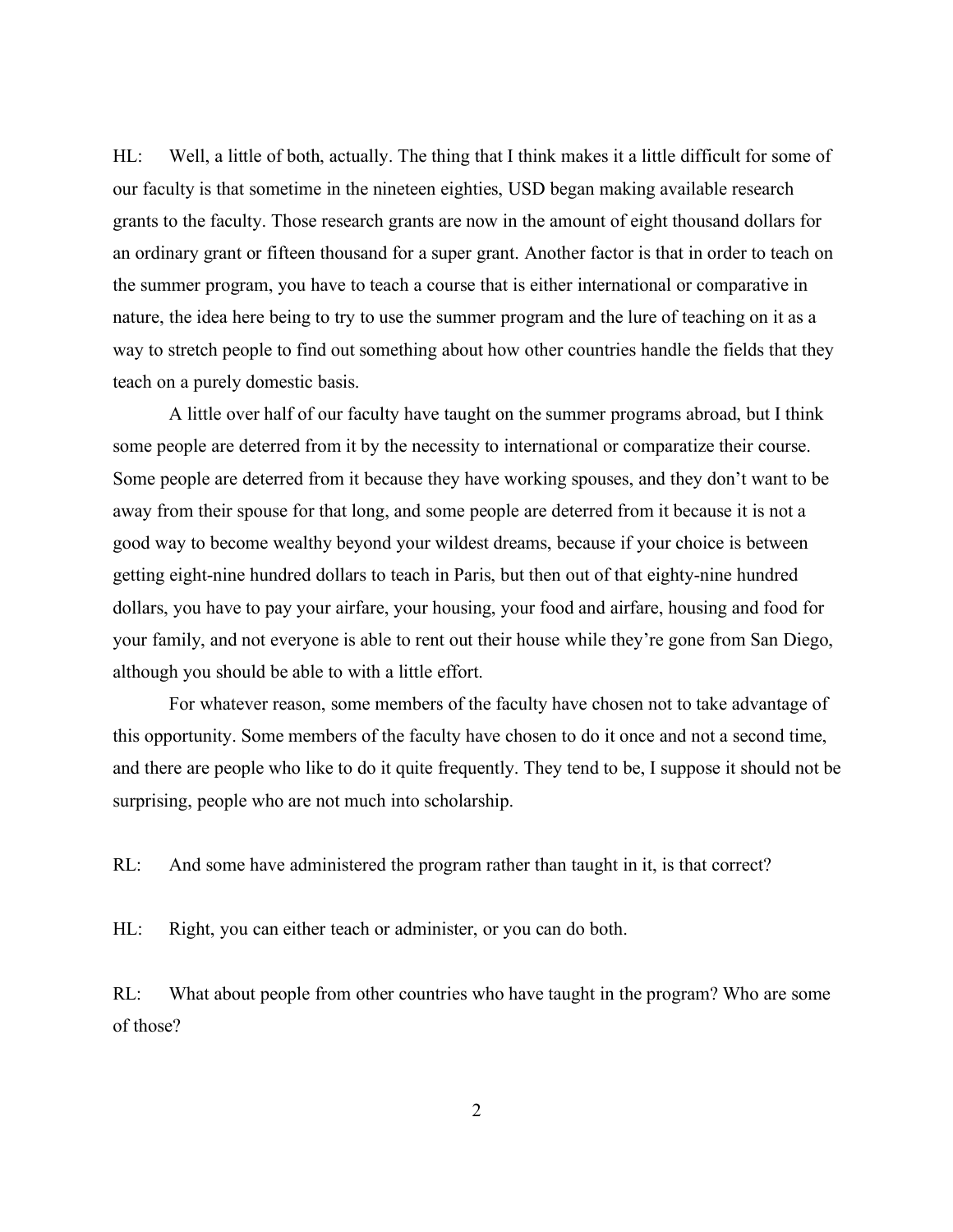HL: We have had a very successful run of people in other countries who have taught. We have tended to be tipped off to them by colleagues. For instance, Jack Beatson was a young faculty member at Oxford when Ron Maudsley recommended him as the onsite director for our Oxford program. Jack did this for five or six years, and in the course of doing that, he recommended a couple of young people at Oxford who taught for us. Jack later got a professorship at Cambridge and is now on the high court.

Meanwhile, one of the people that he recommended, Paul Craig, wrote a major casebook on European Union law and is regarded as one of the major players in that field today. We have done very well by that. Pierre Legrand in Paris is certainly one of the most original thinkers in the comparative law field today, and it happens that he teaches in the same building as our program, so we were very happy to latch on to him, and that has led to his visiting in San Diego. I might add that we have had quite a number of really outstanding teachers who we have not been able to bring to San Diego simply because we haven't been sufficiently organized to commit the funds far enough in advance.

### RL: As visitors?

HL: As visitors, but we could get, say, Dermot Walsh here to teach either international human rights or comparative criminal justice or even a regular U.S. criminal justice course. Neville Cox is a fabulous teacher in comparative civil liberties or European Union law. We have two people in our Barcelona program who are very good, one in public international law, one in private international law, and all of these are people that we could have in San Diego if we could plan far enough in advance.

RL: Tell me something about the students who have gone through this program over the years. I'll bet you that I could ask that question and then sit back for about five or six hours and hear some wonderful stories.

HL: Well, that is right.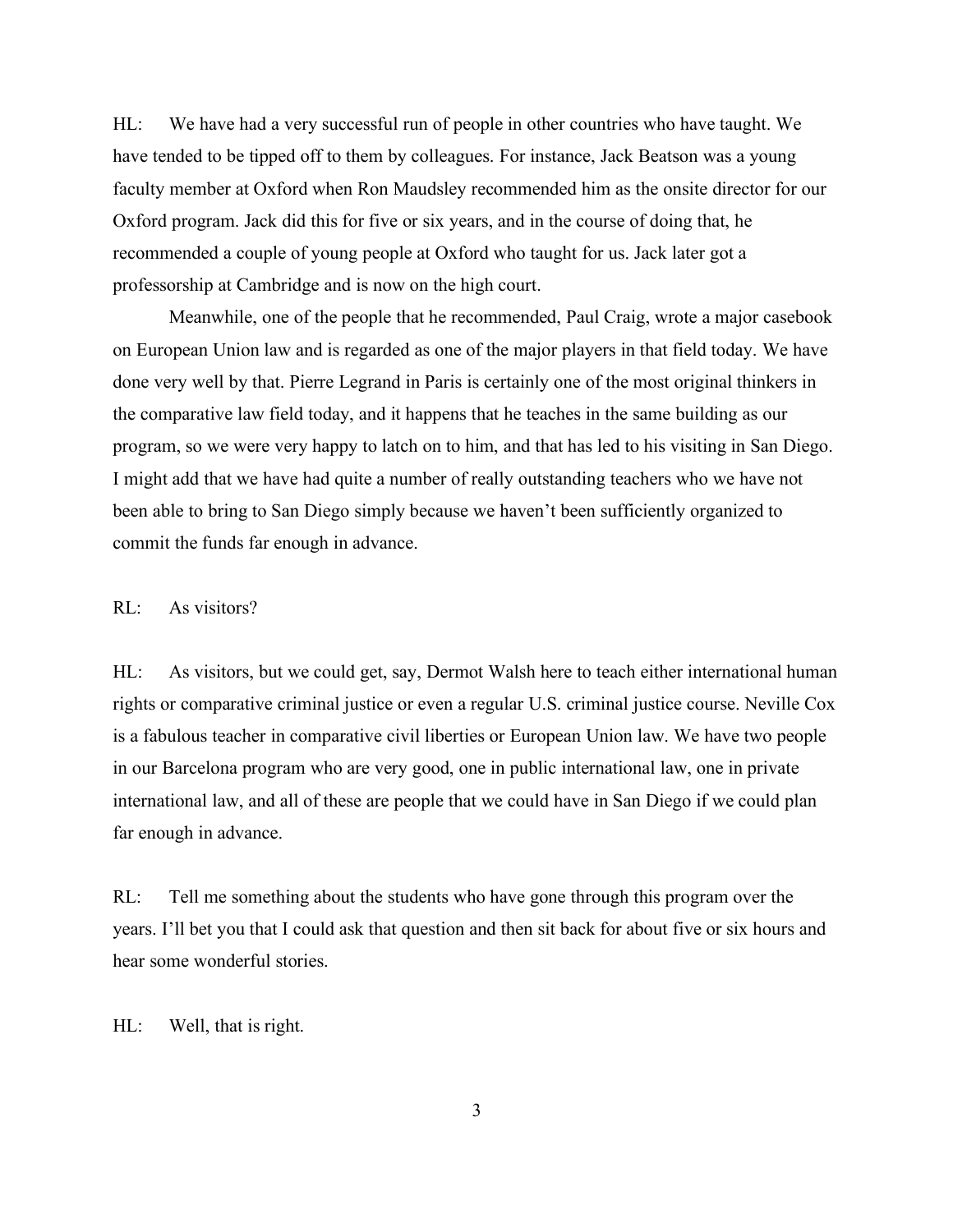RL: I'll let you pick and choose about that.

HL: Well, it's hard to know quite what to say about the students who have been on the program. They are a very varied lot. Some of them are clearly only there because this was a way to finance a vacation in Europe. Some of them are there because they think they might be interested in a career in international law. Some of them are there because they know they want to live in London, and this is their first step toward doing that.

We have ex-students who are now judges. Carol Muhling was a USD student, went on the summer program, I think, in 1974. She is now a, I think, a U.S. magistrate, and obviously probably on the verge of retiring. The same year, we had a young girl who had just begun her studies of law in England, but she knew about the program because her father was Ron Maudsley, and he had taught at USD, and so Claire Maudsley went on the program and met a lot of people from San Diego and got interested in San Diego, moved to San Diego after she had gotten her law degree in England and has been in practice in San Diego for probably twenty-five years or so.

RL: I didn't realize that.

HL: A third member of the group in 1974 was a fellow who was a student, I want to say at Marquette, a guy who was very interested in trial work. After he graduated from law school, he came to San Diego and nosed around and met a fellow named Mike Thorsnes, and they formed the firm of Thorsnes, Bartolatta, and I've forgotten Mickey's last name, but he's the third name in this wildly successful trial law firm in San Diego.<sup>1</sup>

We have had a large number of students who have gone into the foreign service. One of our students on the summer program abroad is Fran Fragos Townsend, who is, I believe her technical title is Deputy Director of the Department of Homeland Security.

One of the most interesting cases involved John Spinato. Now John was student at the University of Dayton, and he came on our summer program in Paris in 1977, kind of as a lark.

<sup>&</sup>lt;sup>1</sup> Thorsnes Bartolotta McGuire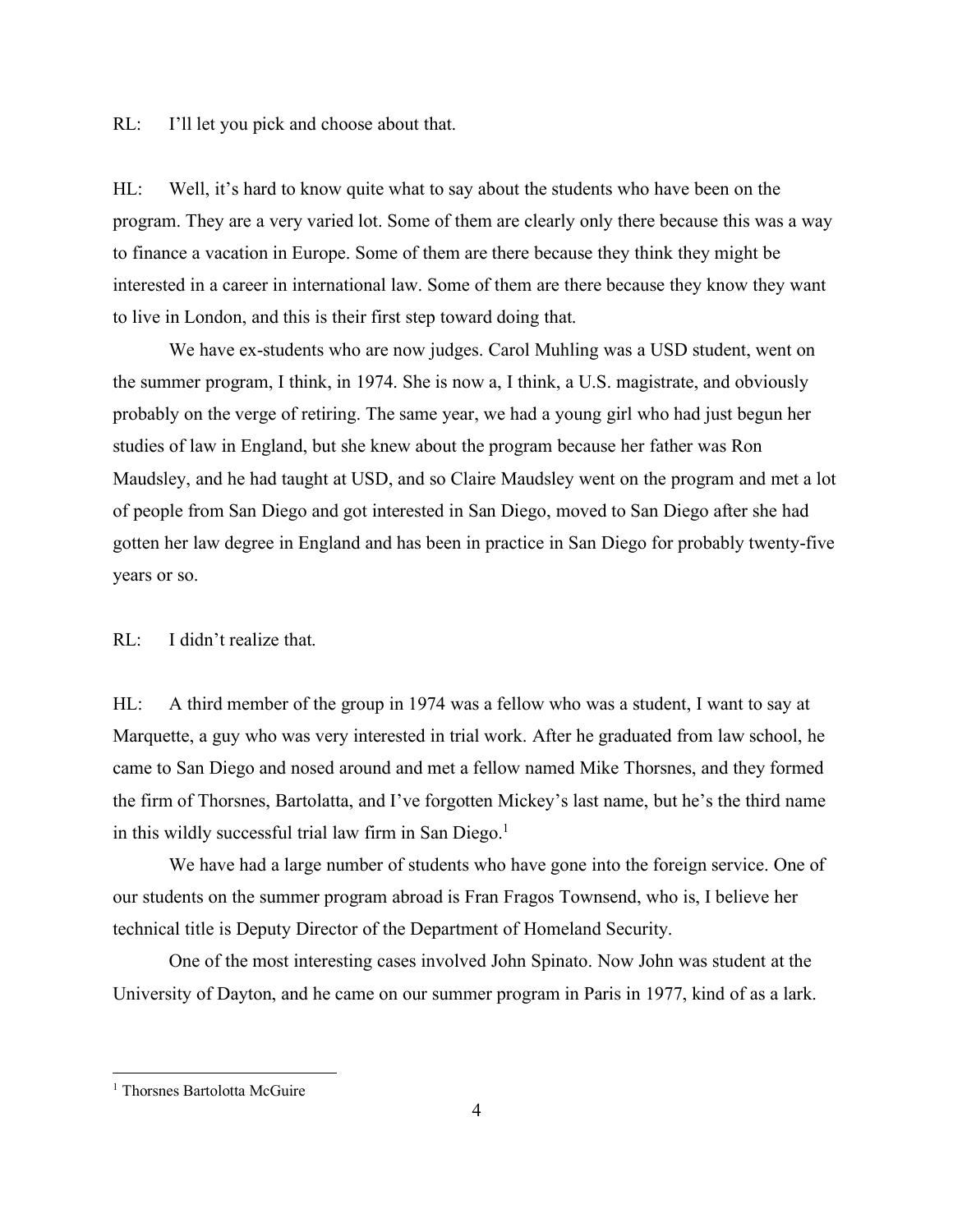During the course of the summer, he fell in love with France and international law, although I'm not sure which order it was, and he decided that he was going to practice international law.

Well, part of the problem was that his law school was not one of the more prestigious law schools that tends to feed students into international law. Part of the problem was that John was not at the top of the class, but he tried very hard to get an international law job, and at the end of his three years at the University of Dayton, the best offer he had was from the State of Iowa ombudsman. But John had student loans to pay off, and so he packed his old clunker of a car, and he drove out to Iowa. He got himself an apartment with a couple of other people in a not absolutely luxurious area of town, but that was fine with John, because that enabled him to save a fair amount of money. At the end of two years, he could see that he was almost at the point of paying off his student loans. I'm not sure that that can be done today in two years.

He realized what he had always known, that there wasn't an awful lot of international law work at the State of Iowa ombudsman's office, and so he realized that if he was going to realize his dream, he was going to have to get out of there, so he applied for graduate work in international law to all the usual suspects and basically got a lot of thin letters back, but he got the thick letter back from Georgetown. He gave his notice and packed that same old clunker of a car and moved to Washington, D.C., where he interviewed with everybody who came through Georgetown who had something that looked like it was international law.

There were a lot more people who came through Georgetown with that description than there were who came through Dayton. At the end of his graduate work, the best offer he got was from the general counsel's office of an aircraft manufacturer in Connecticut. Well, again, John was a very practical guy. It wasn't international law, but it was a job, and so he moved to Connecticut. But every six months or so, he'd pick up the phone, and he called the people with whom he thought he had had particularly good interviews, who were doing international law. On one of those calls to the general counsel of Elf Aquitaine, the large French oil and petrochemical company, the guy said, "Well, you know, the person we hired instead of you is leaving us, and so if you're really still interested in this job, it's yours."

John was delighted. He gave notice at the aircraft manufacturer, and he moved to Paris. He got an apartment in the Marais, seventeenth century building, exposed beams. John was in heaven, but unfortunately, there was one minor detail that John had neglected. Despite the fact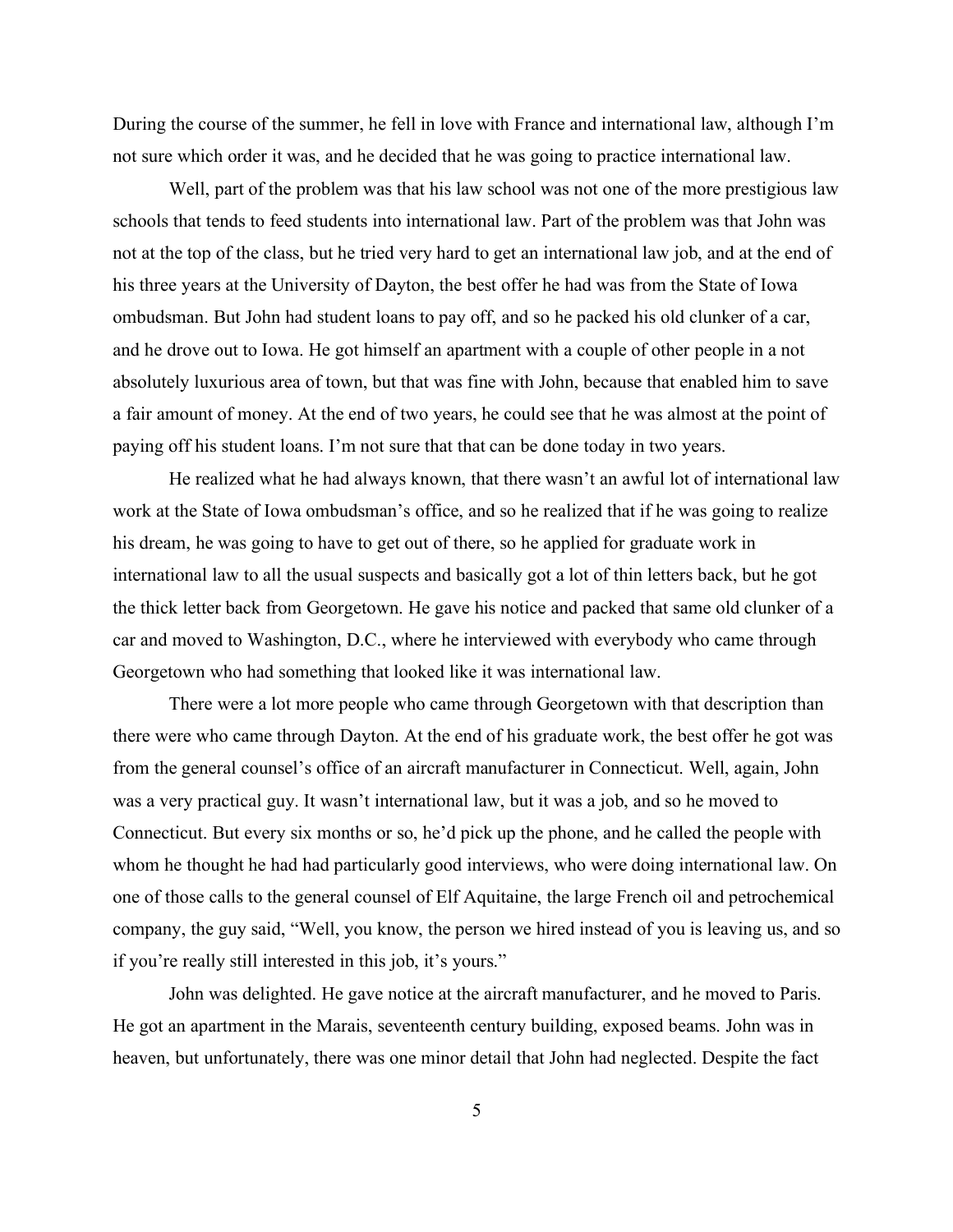that he has an Italian sounding name, John is a hundred percent American, and that means that if you want to work in France, you need to get what is called a carte de séjour, a residence card, which is very easy the first year. You go down to the préfecteure de police. Your fill out a bunch of papers. You have a little interview, and they stamp your ticket. And the second year they stamped his ticket, and the third year. The policemen said, "Monsieur Spinato, I'm afraid that this is the last year we're going to renew your carte de séjour."

Well, if there was one thing that John had learned from his time in Paris, it was that large corporations like Elf Aquitaine have a lot of clout, so he went to his boss and explained the situation, and the boss said, "I'll see what I can do."

And he came back a couple of weeks later, and he said, "You know, given the political situation now, immigration being a hot issue and all that stuff, there's probably not much we can do about this, but as you know, we have a subsidiary in the United States, and that subsidiary has been paying outside counsel for legal advice, which was fine when it was a small subsidiary, but it has now grown considerably, and to make a long story short, we'd like you to become general counsel of Sanofi in New York."

John took the job. It is not living in Paris, but he does get to go to Paris with some frequency at the expense of the company, and he heads a ten-person general counsel's office in New York.

RL: Wow, he really had the bug!

HL: Well, he was persistent.

RL: Yes. What about some of the travel stories? What's your favorite?

HL: Well, this story illustrates that students do not always take their professors' advice, at least initially and very frequently live to regret it. One student, who shall remain nameless, a USD student, decided to take her comparative law very seriously. In her time in Paris, she wanted to compare the men of as many different nationalities as she possibly could. She ended up after a couple of weeks of the program with a boyfriend from Morocco. At one point, we were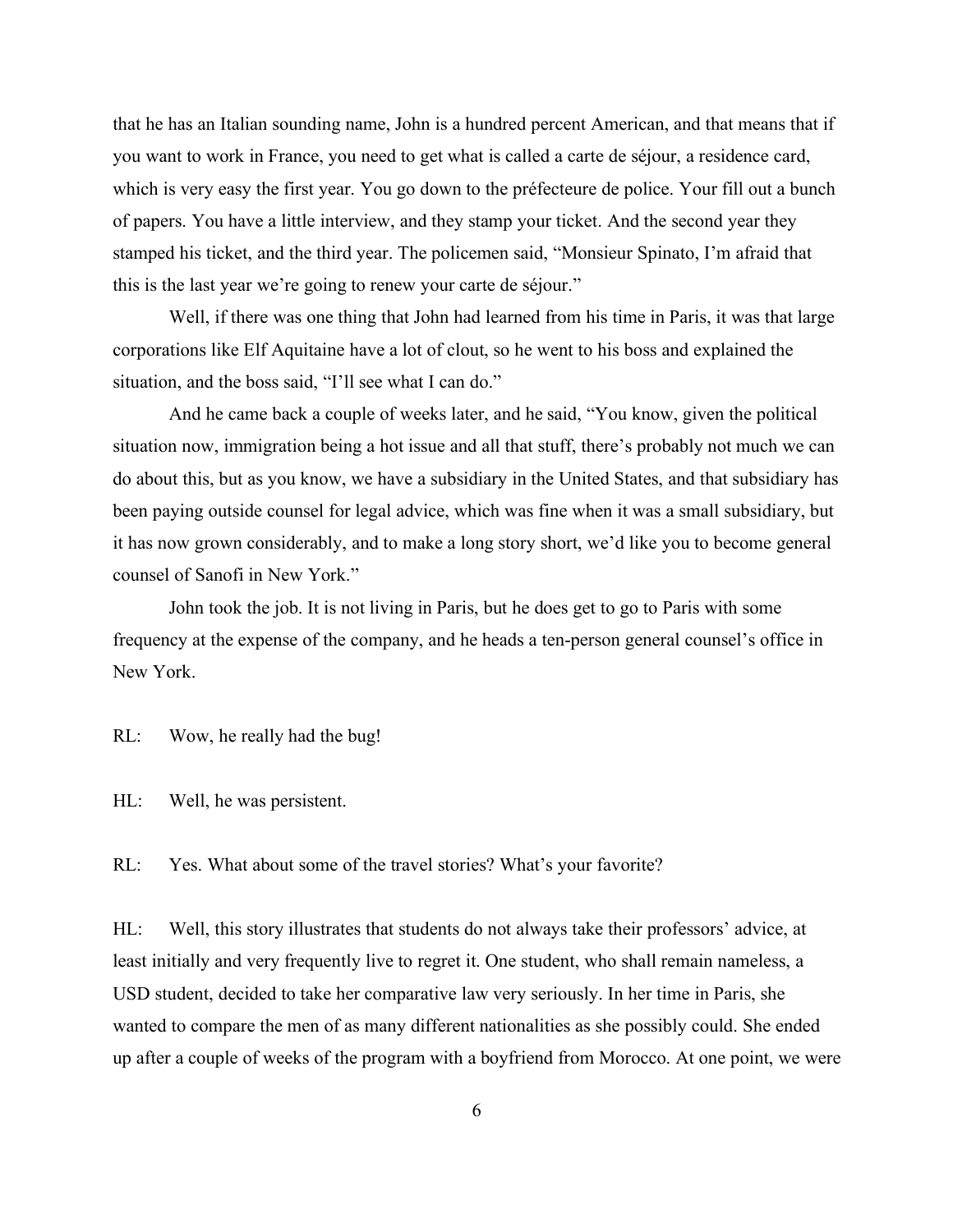standing around in the lounge, where there was a very nice espresso machine, and she said, "Well, I'm going with my boyfriend. I'm going to visit with his parents in Fez this weekend."

I said, "You're leaving Friday afternoon."

"Yeah."

"And you're coming back Monday morning?"

"Yeah"

I said, "Well, let's see. From Paris to the Spanish border at Hendaye is roughly the equivalent in miles of driving from San Diego to San Francisco, but of course, it's not freeway all the way. And then from Hendaye to the Mediterranean, it is again roughly the equivalent of driving from San Diego to San Francisco, and then you take the ferry across to Morocco, and then you're still not in Fez. Fez is up in the mountains, My hunch is that if you drive straight through, you can probably get to Fez just in time to turn around and come back."

And she thanked me very much for my advice, but said that she was going to do it nonetheless. Well, the report the following Monday, she was back for class Monday morning, was that when they got to Biarritz, they thought that it was awfully pleasant in Biarritz, and since they were not halfway to Fez yet, they decided that they'd stay the weekend in Biarritz.

RL: Not a bad decision at all.

HL: But one of the things that Americans tend to do is to underrate distances in Europe. Europe is a small continent, but it's not that small. What we try to do is plan weekend trips on the first, second and third weekends in the Paris program. Then the fourth weekend is the weekend before exams, so nobody wants to go away, and we try to encourage students in the literature to travel either before the program starts or after the program is over, because I mean, a lot of people want to go to Greece, and that's perfectly understandable, or a lot of people want to go to Italy, but it doesn't make any sense to try to do that over a weekend. You don't see enough of either Greece or Italy, and you spend a lot of money flying there.

RL: How many different classes are offered in each particular program? I go on a summer program to Paris. How many different courses am I going to take?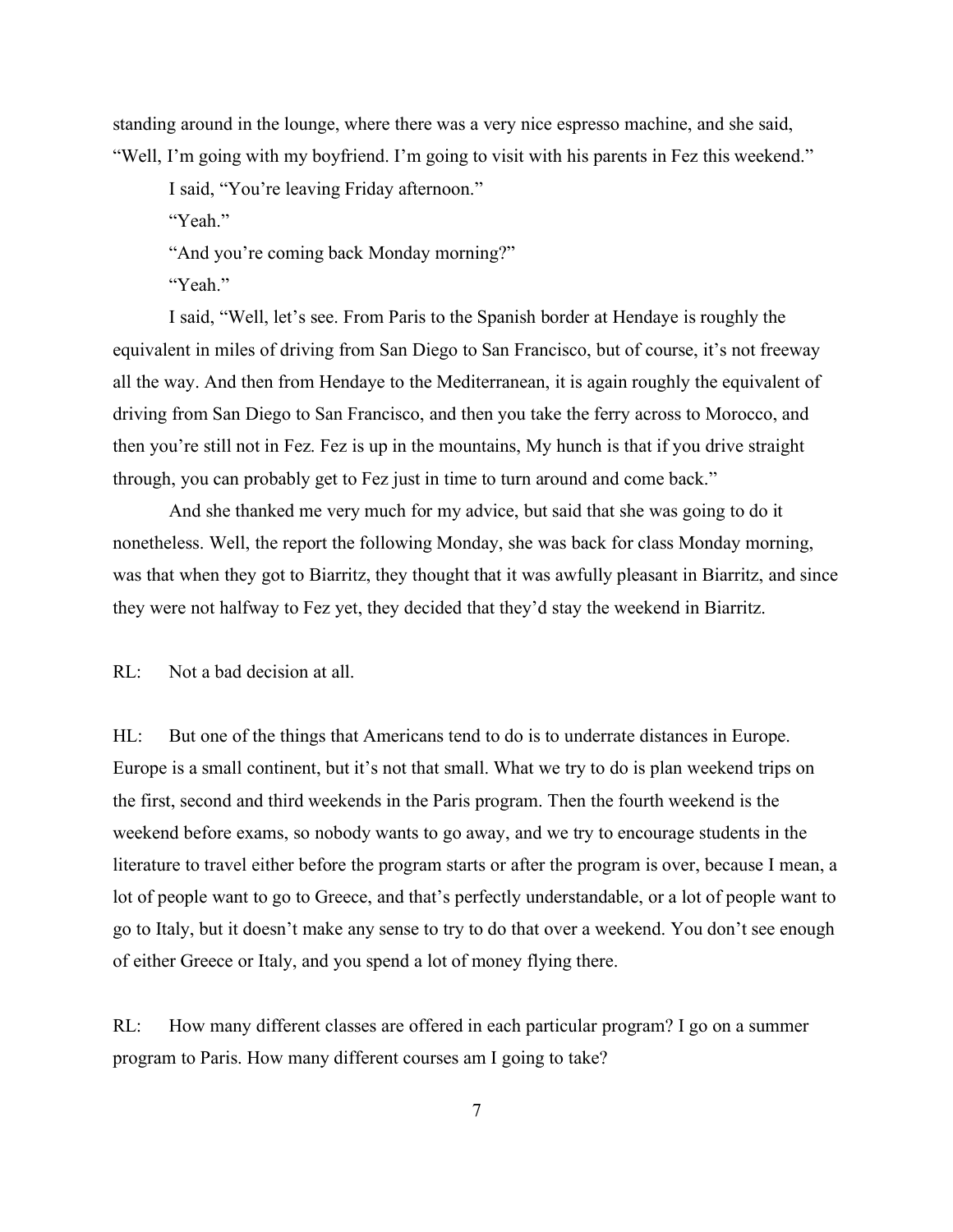HL: You're going to take two, probably, although it's up to you. You can take only one, if you want. It varies with the programs. There's always the option to get two courses. In the short programs, there'll be two two-credit courses. In the longer programs, there'll be two three-credit courses.

In addition to that, in places where English is not the native language, we offer language courses. We do all sorts of cultural visits. For instance, we do Wednesday night at the Louvre with Jane, $<sup>2</sup>$  where Jane takes people around the Louvre and shows them, basically either</sup> paintings that have something to do with law—for instance the Louvre has the Code of Hammurabi. They have paintings illustrating famous legal themes, like the judgment of Solomon. There's a wonderful painting by Pierre Prudhomme called "The Criminal Pursued by Human Vengeance and Divine Justice."

We show them things that have to do with places we visited or things that we've talked about, so we go to the Loire Valley, and they see places that are associated with Henry the Third, Henry the Second. We go to the Louvre, and we see portraits of Henry the Third and Henry the Second, and then some things just to get them used to what you might think about as you look at art. Why is everybody in this painting looking at one thing, but there's one guy who's looking at something else—and that guy is the artist.

The truth is that there's not enough time on these programs between the academic stuff and the extra-curricular stuff. People have lives also. If somebody is used to working out every day, they're not going to not work out for five weeks. We had one woman who was a marathon runner, and every day, she ran from her dormitory at the southern end of Paris up to the top of Montmartre and back.

RL: Wow, that's impressive. What's involved in developing the curricula?

HL: The curricula is fairly easy. You try to figure out what is it that students will take, what it is that you have faculty to teach. It's not as though you're providing a whole law school experience. You're trying to give people two opportunities. Most of our students are students

 <sup>2</sup> Mrs. Jane Lazerow, wife of Prof. Bert Lazerow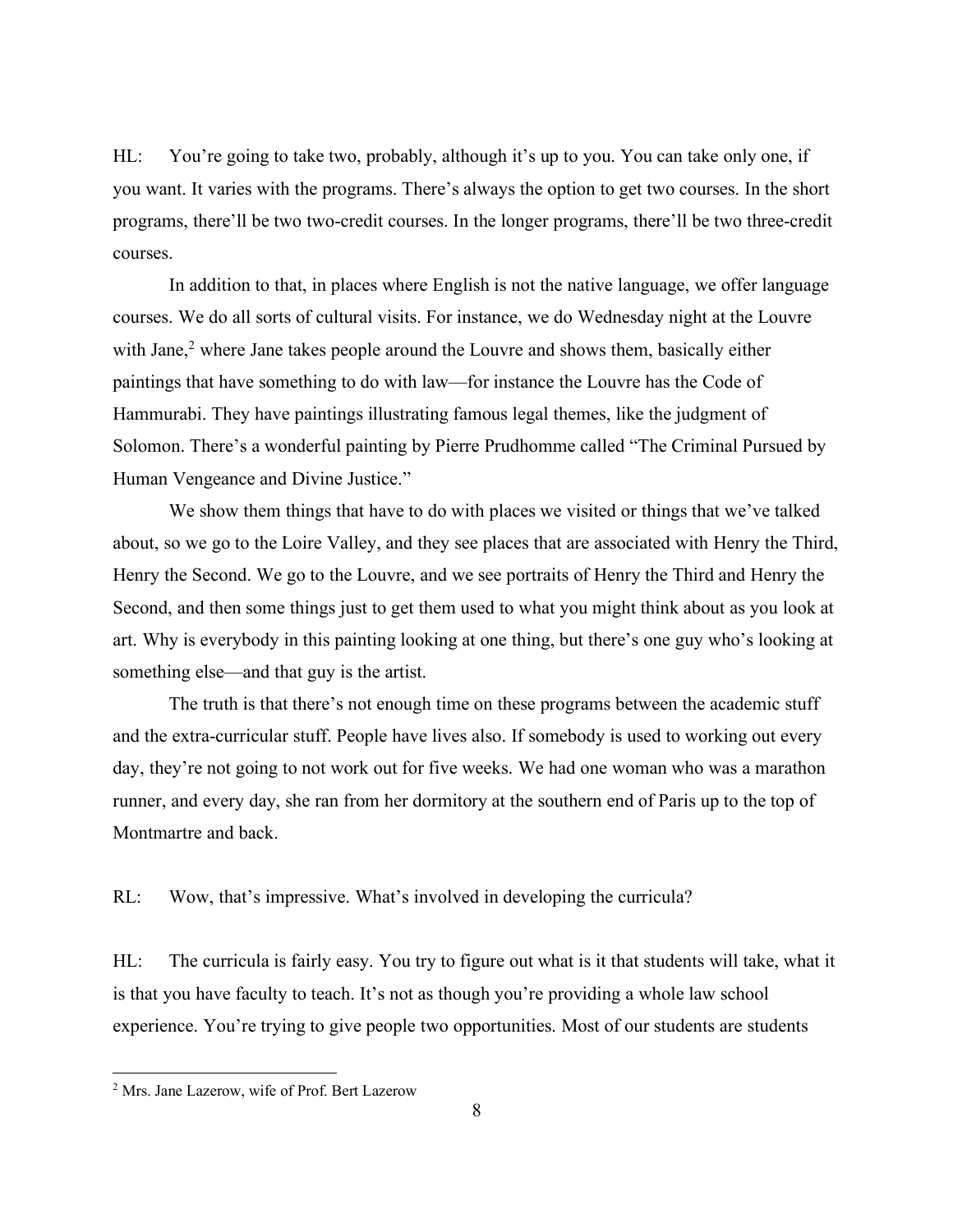who have just finished the first year of law school, so you want to give those students the opportunity to get an introduction to international comparative law. Then we have a number of students who have finished the second year of law school, and they've already had the basic international law course, and we have some graduates, and we have a fair number, now about twenty-five percent of our students, are students from outside the United States, and most of those people have certainly had more years of law study. We try in each place to give basically two basic courses and two more advanced courses.

RL: And of the four, the students will pick two that they prefer.

HL: Yes, and they don't always pick consistently, and they don't always pick what we would call rationally. They pick whatever they want to do. Sometimes they've heard that X is a great teacher, and they want to take that course.

RL: Are there hoops that you have to go through to insure the quality of the classes or insure that they're credited or acceptable?

HL: Well, we have an ABA inspection every seven years. It used to be every five years, but they have decided that we can be let go for seven years without an inspection. The most significant thing is to choose, I mean, faculty members have a certain amount of self-motivation, and the instructions we give them are a three-credit course in Dublin is supposed to be the equivalent of a three-credit course in San Diego. It's just compressed, but then again, you've got them every day. They're not distracted by a lot of other courses.

RL: Do the inspectors actually come to the location?

HL: Yup, it's only, they send one inspector. The inspectors come to the location. They sit in on each of the classes, one session usually. They talk to the students. They talk to the faculty. They look at the exam questions. They look at the grade distribution, which follows USD's grade distribution in San Diego. That's it.